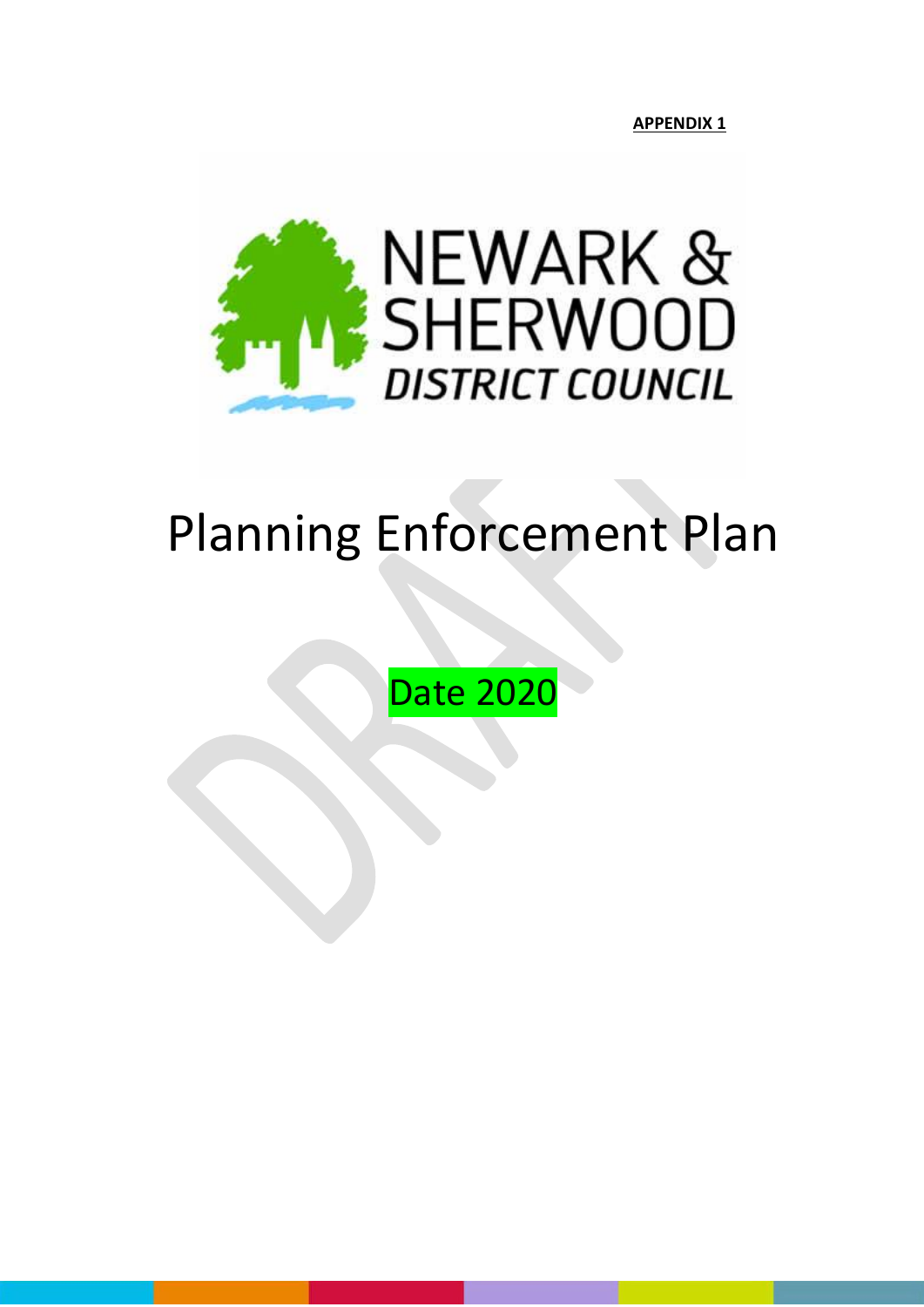

## **Contents**

| 1.    |                                                                                        |  |  |  |  |
|-------|----------------------------------------------------------------------------------------|--|--|--|--|
| 1.1   |                                                                                        |  |  |  |  |
| 1.2   |                                                                                        |  |  |  |  |
| 1.3   |                                                                                        |  |  |  |  |
| 1.4   | Relationship with the Council's Corporate Enforcement Policy and Corporate Targets and |  |  |  |  |
|       |                                                                                        |  |  |  |  |
|       |                                                                                        |  |  |  |  |
| 2.1   |                                                                                        |  |  |  |  |
| 2.2   |                                                                                        |  |  |  |  |
| 2.3   |                                                                                        |  |  |  |  |
| 2.4   |                                                                                        |  |  |  |  |
| 2.5   |                                                                                        |  |  |  |  |
| 2.6   |                                                                                        |  |  |  |  |
|       |                                                                                        |  |  |  |  |
| 3.1   |                                                                                        |  |  |  |  |
| 3.2   |                                                                                        |  |  |  |  |
| 3.3   |                                                                                        |  |  |  |  |
| 3.4   |                                                                                        |  |  |  |  |
| 3.5   |                                                                                        |  |  |  |  |
|       |                                                                                        |  |  |  |  |
| 4.1   |                                                                                        |  |  |  |  |
| 4.2   |                                                                                        |  |  |  |  |
| 4.3   |                                                                                        |  |  |  |  |
| 4.4   |                                                                                        |  |  |  |  |
| 4.5   |                                                                                        |  |  |  |  |
|       |                                                                                        |  |  |  |  |
| 5.1   |                                                                                        |  |  |  |  |
| 5.1.1 |                                                                                        |  |  |  |  |
| 5.1.2 |                                                                                        |  |  |  |  |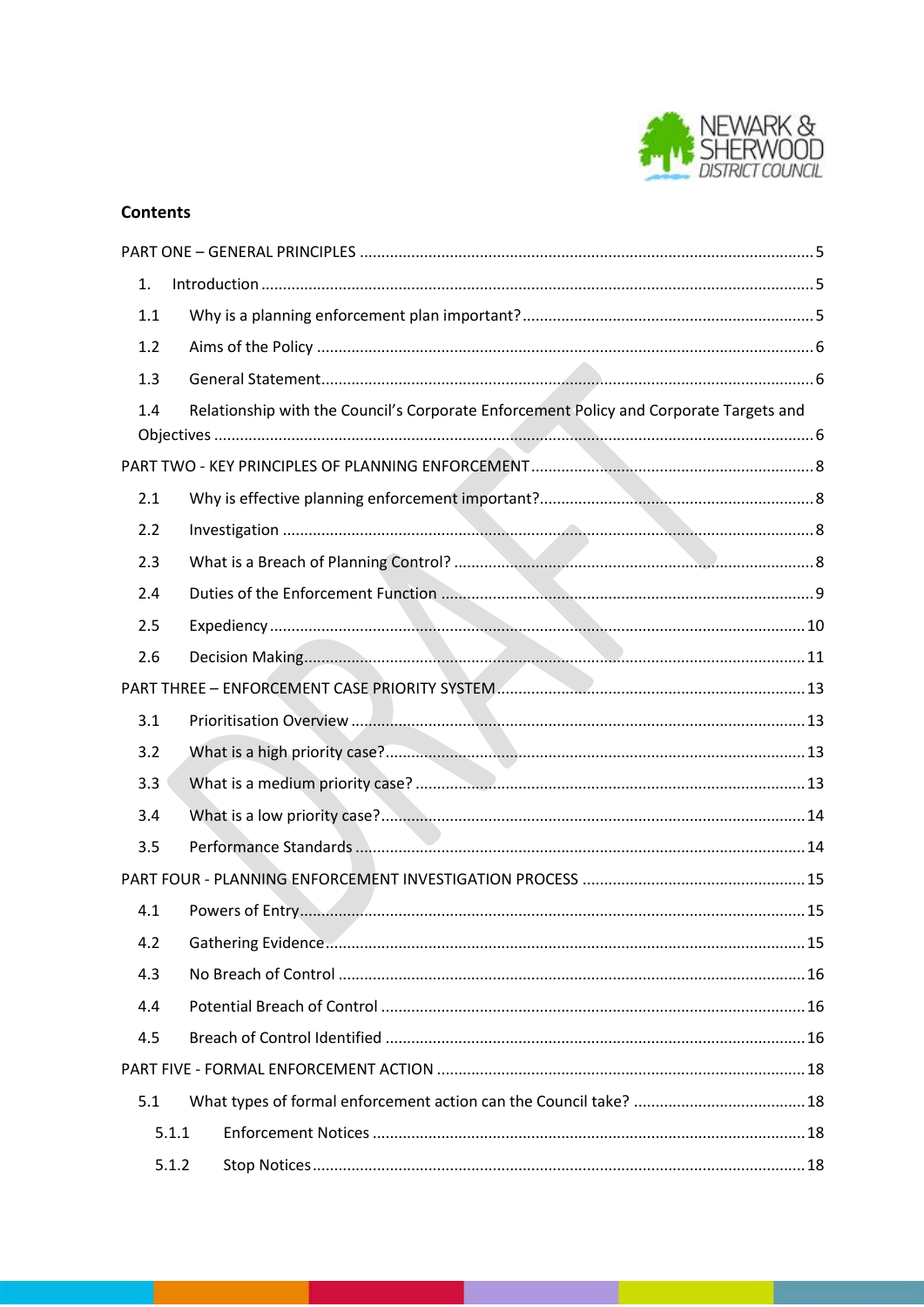|       | 5.1.4  |                                                                          |  |  |
|-------|--------|--------------------------------------------------------------------------|--|--|
|       | 5.1.5  |                                                                          |  |  |
|       | 5.1.6  |                                                                          |  |  |
|       | 5.1.7  |                                                                          |  |  |
| 5.1.8 |        |                                                                          |  |  |
|       | 5.1.9  |                                                                          |  |  |
|       | 5.1.10 |                                                                          |  |  |
|       | 5.1.11 |                                                                          |  |  |
| 5.2   |        |                                                                          |  |  |
| 5.3   |        |                                                                          |  |  |
| 5.4   |        |                                                                          |  |  |
| 5.5   |        | What types of complaints cannot be dealt with by planning enforcement?24 |  |  |
|       | 5.5.1  |                                                                          |  |  |
|       | 5.5.2  |                                                                          |  |  |
|       | 5.5.3  |                                                                          |  |  |
|       | 5.5.4  |                                                                          |  |  |
|       | 5.5.5  |                                                                          |  |  |
|       | 5.5.6  |                                                                          |  |  |
|       | 5.5.7  |                                                                          |  |  |
|       | 5.5.8  |                                                                          |  |  |
|       | 5.5.9  |                                                                          |  |  |
|       | 5.5.10 |                                                                          |  |  |
|       | 5.5.11 |                                                                          |  |  |
|       | 5.5.12 |                                                                          |  |  |
|       | 5.5.13 |                                                                          |  |  |
|       | 5.5.14 |                                                                          |  |  |
|       | 5.5.15 |                                                                          |  |  |
|       | 5.5.16 |                                                                          |  |  |
|       |        |                                                                          |  |  |
| 6.1   |        |                                                                          |  |  |
|       |        |                                                                          |  |  |
| 7.1   |        |                                                                          |  |  |
| 7.2   |        | How will human rights be taken into account in planning enforcement? 29  |  |  |
| 7.3   |        |                                                                          |  |  |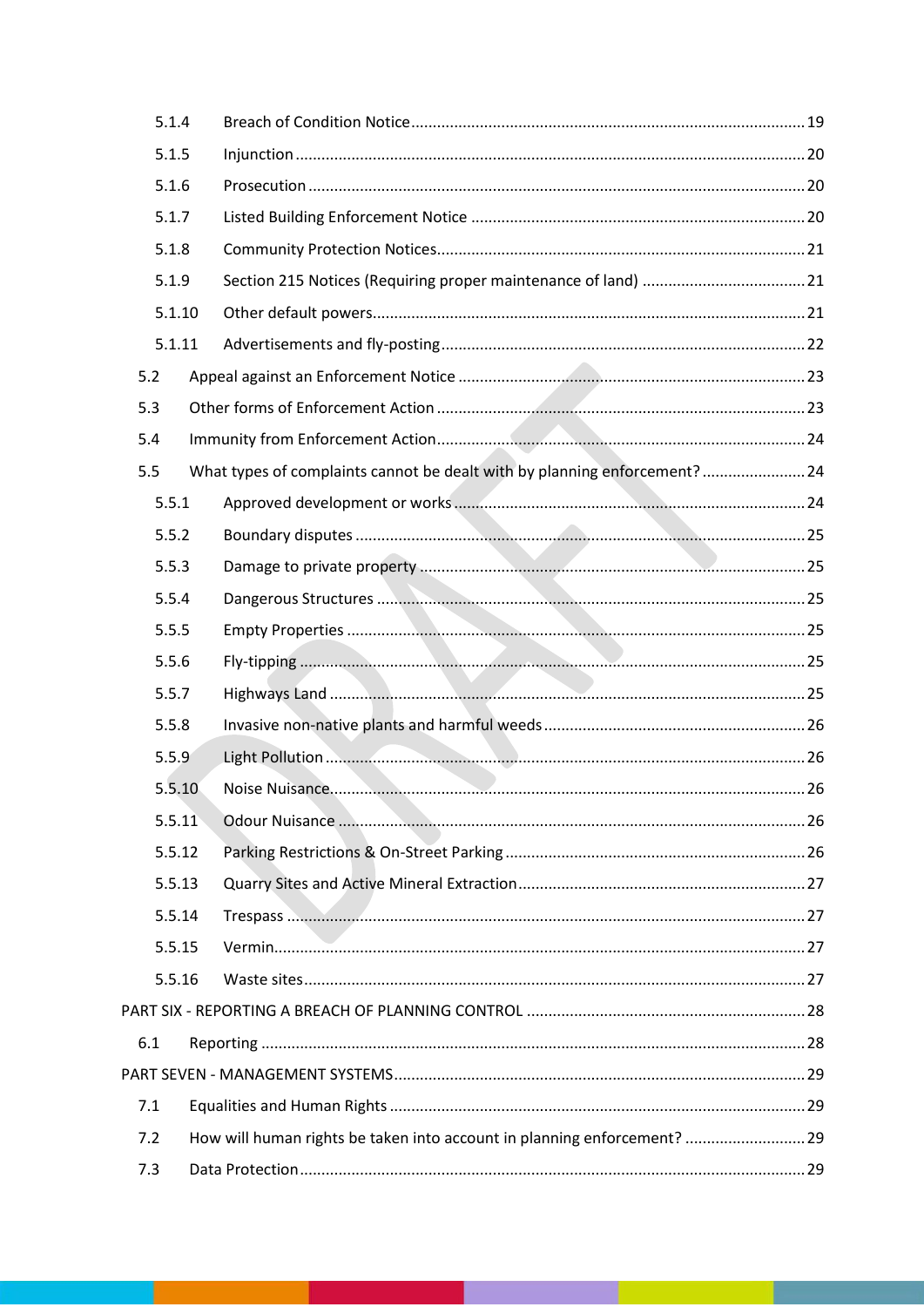| 7.5 |                                                                                 |  |
|-----|---------------------------------------------------------------------------------|--|
|     |                                                                                 |  |
|     |                                                                                 |  |
|     | 7.7.1 Who will be responsible for implementing the Planning Enforcement Plan?30 |  |
| 7.8 |                                                                                 |  |
| 7.9 |                                                                                 |  |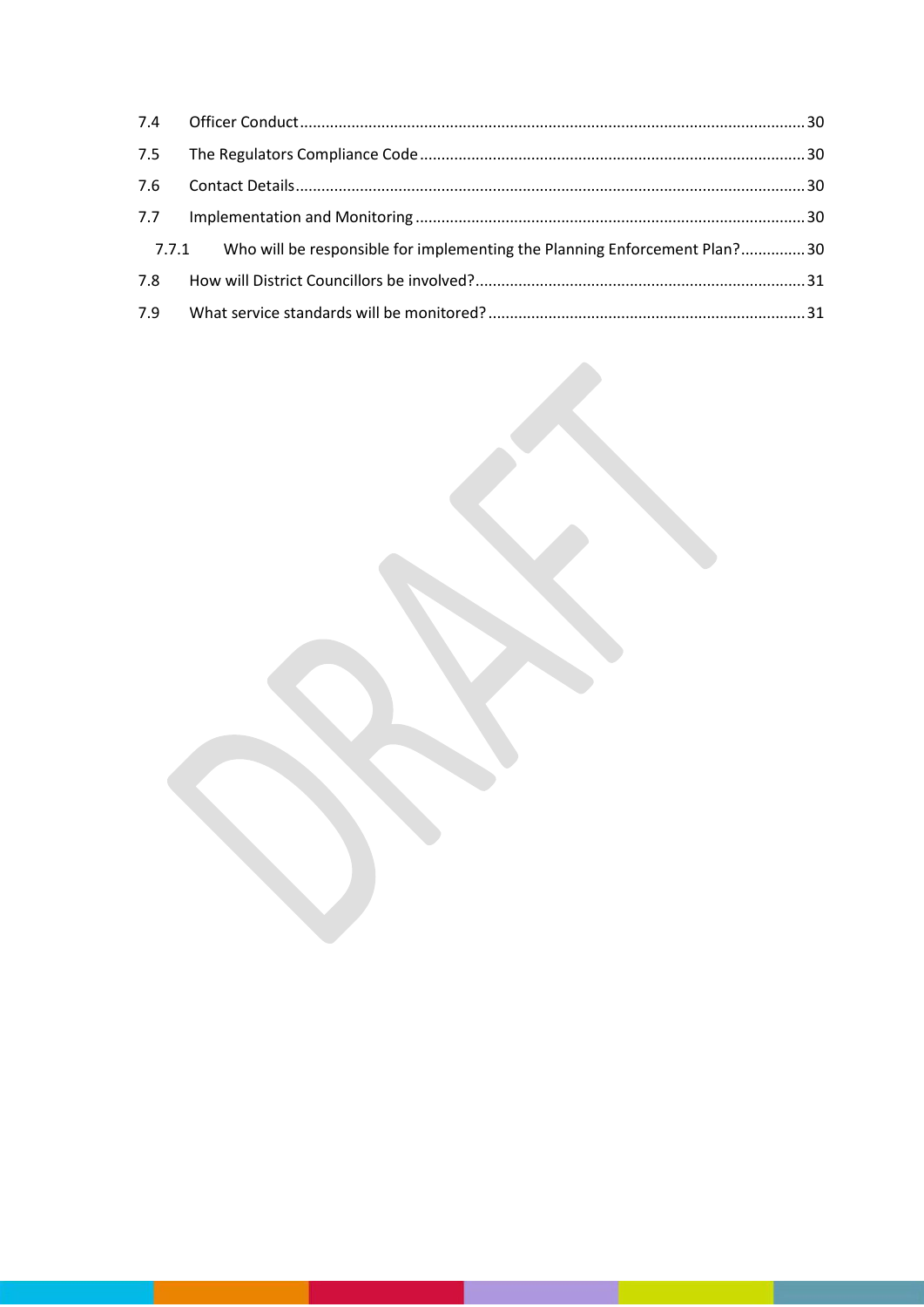#### <span id="page-4-0"></span>**PART ONE – GENERAL PRINCIPLES**

#### <span id="page-4-1"></span>**1. Introduction**

This Plan has been the subject of a public consultation exercise carried out between  $22<sup>nd</sup>$  June and  $31<sup>st</sup>$  July 2020. The Plan was considered by the Economic Development Committee and approved on the xxx.

This Plan sets out the general principles that form the standard operating procedures and function of the Planning Enforcement Service, within the Planning Development Business Unit of Newark and Sherwood District Council. This policy/ plan should be

## <span id="page-4-2"></span>**1.1 Why is a planning enforcement plan important?**

The National Planning Policy Framework states that the Council should act in a proportionate way when tackling breaches of planning control and formal enforcement action should be used as a last resort. In addition, it is not a criminal offence to carry out unauthorised development (unless, for example, the development relates to a listed building, advertisement or is in breach of an enforcement notice), and there are many different ways that the Council can tackle unauthorised development and other breaches of planning control. This means the Council cannot normally justify taking formal enforcement action against minor breaches of planning control and may decide not to take formal action against some cases.

Therefore, in some cases, the Council may seek a retrospective planning application to resolve a breach of planning control instead of taking action whilst in others the Council might determine not to take any further action because the works that have been carried out do not cause any harm. However, in other cases the Council may take formal enforcement action to resolve a breach of planning control and it is important that we can show how we decide when we will take formal enforcement action.

The Council also has to prioritise cases to ensure there are sufficient resources to make sure serious breaches of planning control are dealt with urgently and to ensure other cases are dealt with effectively and efficiently. This means that whilst we will take a consistent approach to planning enforcement: different cases may well be dealt with differently depending on the individual circumstances of the case. In these respects, it is important that we can show how we decide to deal with some issues urgently and how long we will normally need to deal with less urgent cases.

Therefore, the preparation and adoption of a local enforcement plan is important because it:

- allows engagement in the process of defining objectives and priorities which are tailored to local circumstances;
- sets out the priorities for enforcement action, which will inform decisions about when to take enforcement action;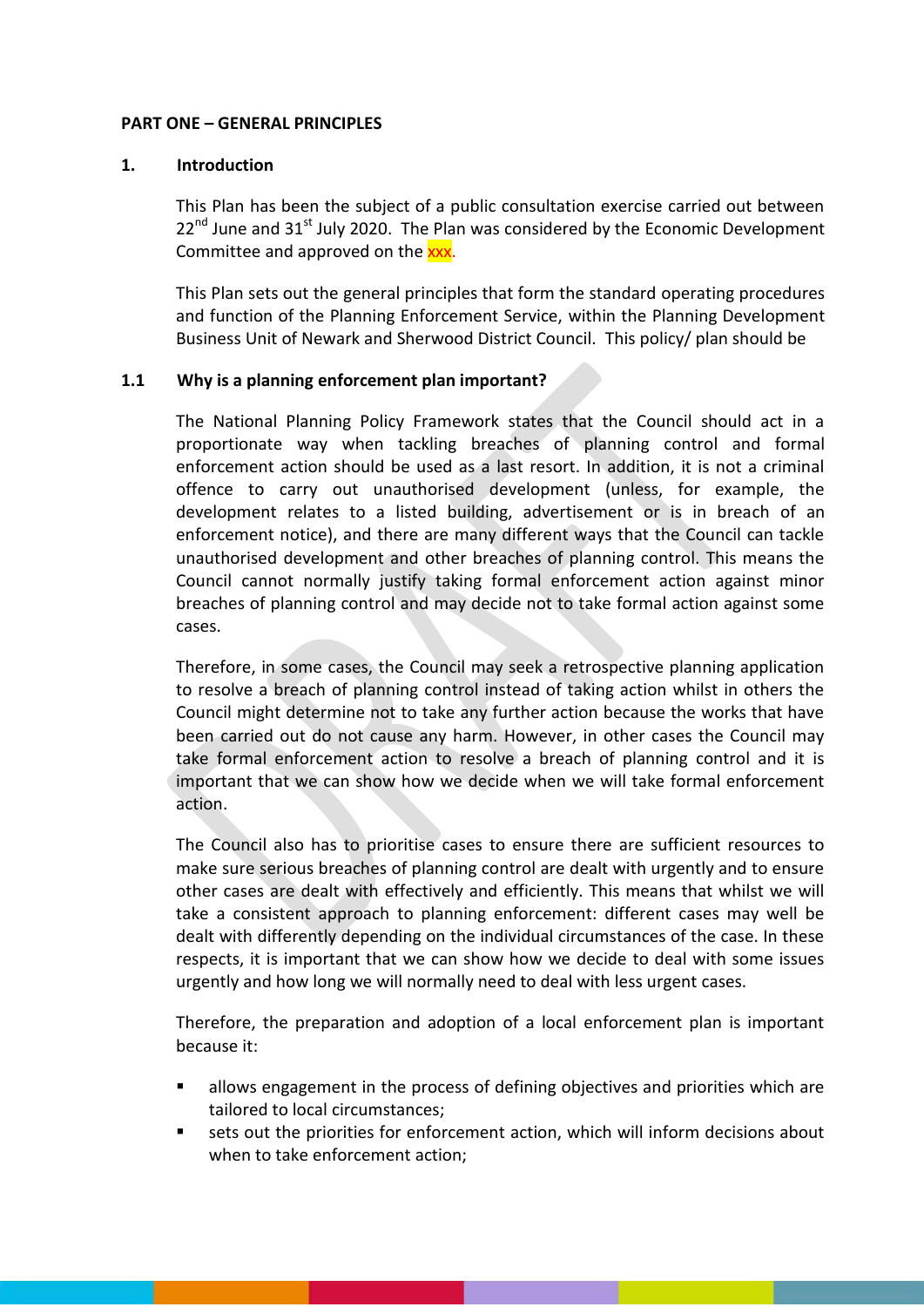- provides greater transparency and accountability about how the Local Planning Authority will decide if it is expedient to exercise its discretionary powers; and,
- provides greater certainty for all parties engaged in the development process.

## <span id="page-5-0"></span>**1.2 Aims of the Policy**

In order to provide the best possible service, it is essential that the Council gives clear information on what it is able to do and how the service is prioritised, given the available resources.

This document is written with due consideration to relevant Government Policy, Legislation and Guidance, to provide a clear statement of the decision-making framework that will enable the effective provision of a Planning Enforcement Service through the implementation of sound procedures and working practices.

## <span id="page-5-1"></span>**1.3 General Statement**

The Council's primary objective is to achieve regulatory compliance and to protect the amenity, privacy and overall well-being and prosperity of the residents and businesses of Newark and Sherwood district.

Where it becomes necessary to take formal action in respect of breaches of planning control, the Council ensures such action is taken, where it can be shown to be expedient and in the public interest to do so in accordance with the principles contained within this policy.

There is a wide range of enforcement tools available to the Council to remedy breaches of planning control, with prosecution and direct action being the most serious. The Council will always choose an enforcement sanction that is commensurate with the breach of planning control to which it relates. This policy is built around a process of escalation. In most circumstances the Council will only issue a formal notice where a breach of planning control has caused, or is likely to cause, material loss or harm to amenity, and where informal negotiations have been or are expected to be unsuccessful. Where there is a 'technical breach of planning control', but that breach is not considered to be causing 'harm', the Council may decide that further enforcement action is not expedient.

# <span id="page-5-2"></span>**1.4 Relationship with the Council's Corporate Enforcement Policy and Corporate Targets and Objectives**

The District Council adopted its Corporate Enforcement Policy on  $4<sup>th</sup>$  June 2015. This policy provides operational guidance to authorised officers and information to Elected Members and the public in relation to breaches of planning control.

The Corporate Policy, which deals with general enforcement matters common to all service areas, is applicable to all Council employees working in enforcement roles and those from other service areas who support the delivery of those functions. It is also applicable to agency/contract staff working on behalf of the Council.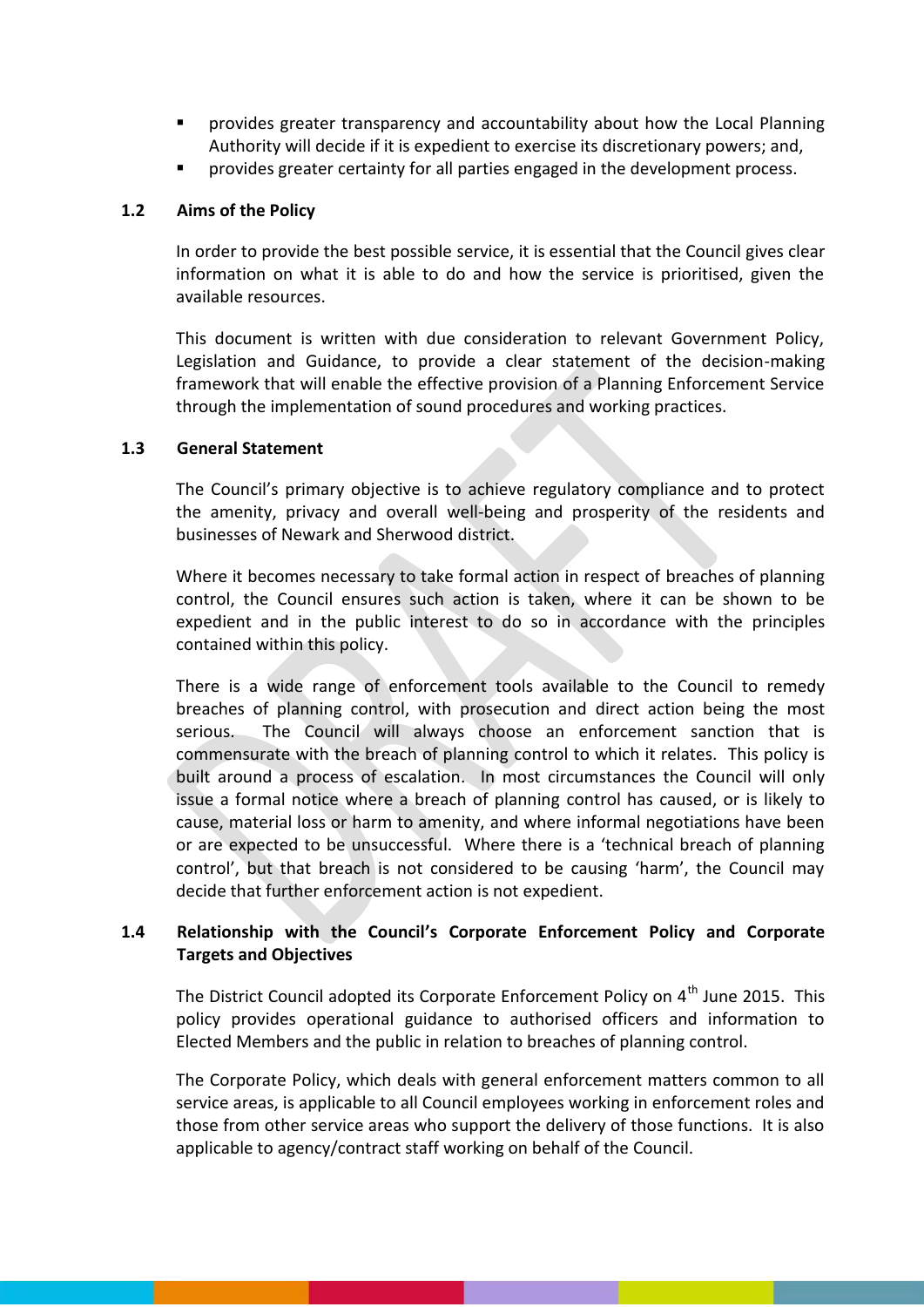The purpose of this policy is to set out the steps Newark & Sherwood District Council will use to secure compliance with the law whilst minimising the burden on individuals, businesses and the Council.

The District Council has identified the following as its priority objectives within the Corporate Plan:

- Improve the cleanliness and appearance of the local environment;
- Reduce crime and anti-social behaviour, and increase feelings of safety in our communities;
- Improve transport infrastructure to reduce congestion and facilitate growth;
- Build more homes and provide an excellent housing management service;
- Increase visits to the District and the use of visitor attractions by local residents;
- Protect, promote and enhance the district's natural environment and deliver the Council's environmental ambitions;
- Enhance and sustain the town centres;
- Improve the quality of life and social mobility in target areas;
- Improve the health and wellbeing of local residents;
- Increase participation with the Council and with local communities; and
- Continue to modernise working practices and embed a stronger commercial culture to improve value for money, generate more income and increase residents' satisfaction.

The Planning Enforcement Team contributes to the achievement of a number of the Council's priority objectives by:

- Protecting the amenity of those who live and work in the district from the harmful effects of unauthorised development and the neglect of land and buildings through negotiation but where necessary by taking appropriate formal enforcement against perpetrators.
- Protecting both the natural and built historic environment
- Ensuring that environmental, economic and social benefits negotiated through planning applications are achieved
- Enabling businesses to operate in such a way that maintains economic competitiveness without this being achieved at the expense of the environment and/or public amenity.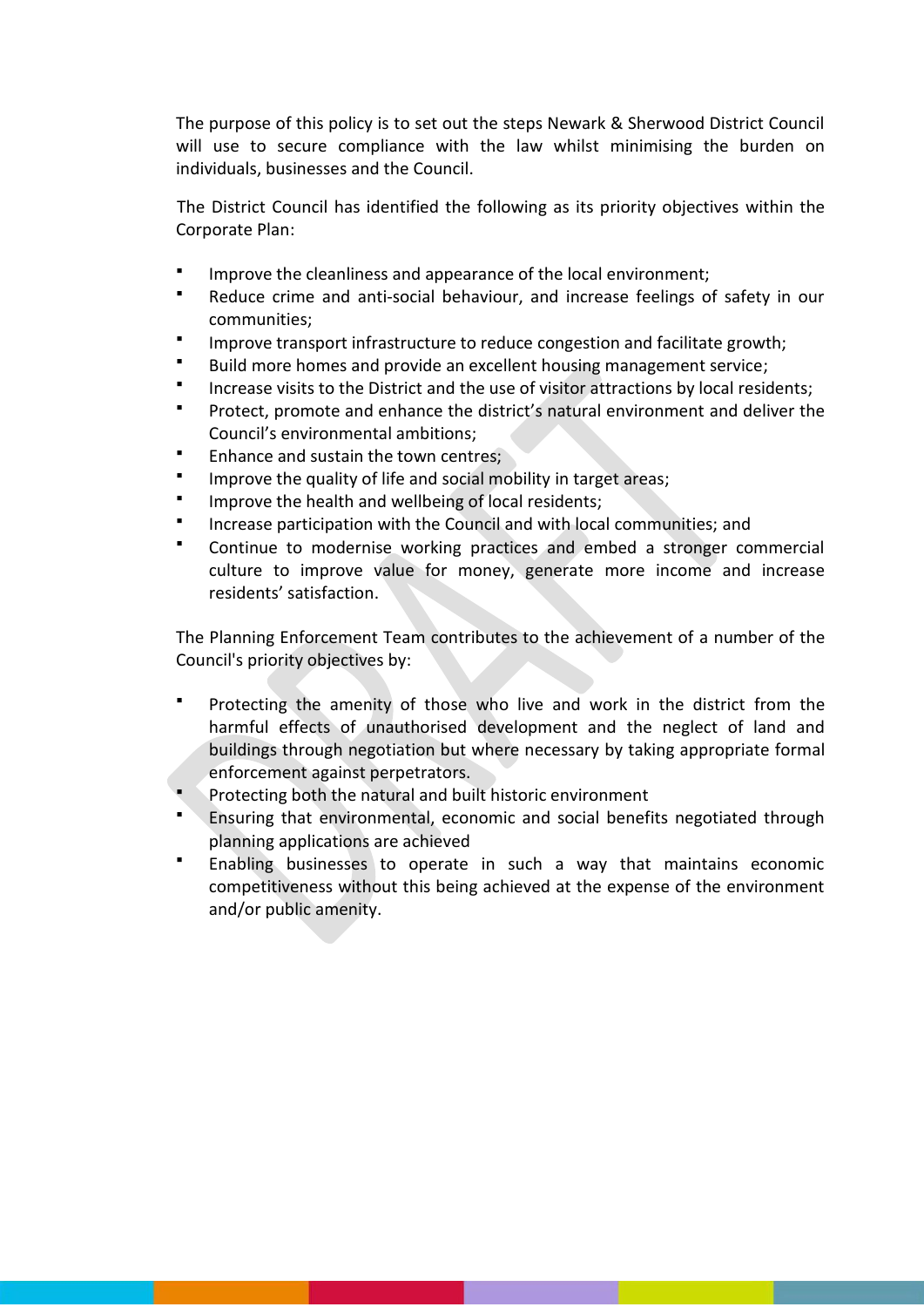# <span id="page-7-0"></span>**PART TWO - KEY PRINCIPLES OF PLANNING ENFORCEMENT**

## <span id="page-7-1"></span>**2.1 Why is effective planning enforcement important?**

Effective planning enforcement is important to:

- **tackle breaches of planning control that have an unacceptable adverse impact on** the character and appearance of the local area, or have an unacceptable adverse impact on the living conditions of local residents;
- maintain the integrity of the decision-making process by tackling unauthorised development that would not normally be granted planning approval; and
- maintain public confidence in the Council's decision-making processes by ensuring planning conditions and planning obligations needed to make development acceptable in planning terms are complied with.

## <span id="page-7-2"></span>**2.2 Investigation**

The Council's planning enforcement function is responsible for the investigation and enforcement of 'breaches of planning control'. Breaches of planning control are restricted to matters falling within the scope of 'development'.

Development is defined as:

*"Except where the context otherwise requires… the carrying out of building, engineering, mining or other operations in, on, over or under land, or the making of any material change in the use of any buildings or other land"*

s.55 Town and Country Planning Act 1990 (as amended).

# <span id="page-7-3"></span>**2.3 What is a Breach of Planning Control?**

The Town and Country Planning Act 1990 defines a breach of planning control as "the carrying out of development without the required planning permission or failing to comply with any condition or limitation subject to which planning permission has been granted."

A breach of planning control can include the following:

- Building work and/or a material change of use undertaken without planning permission being granted;
- Development not being carried out in accordance with the approved plans of a planning permission;
- Non-compliance with conditions attached to a planning permission: and
- non-compliance with a planning obligation contained in a s.106 legal agreement attached to a planning permission; and

There are also other legislative codes which fall within the remit of the enforcement function. Breaches of this legislation can include the following: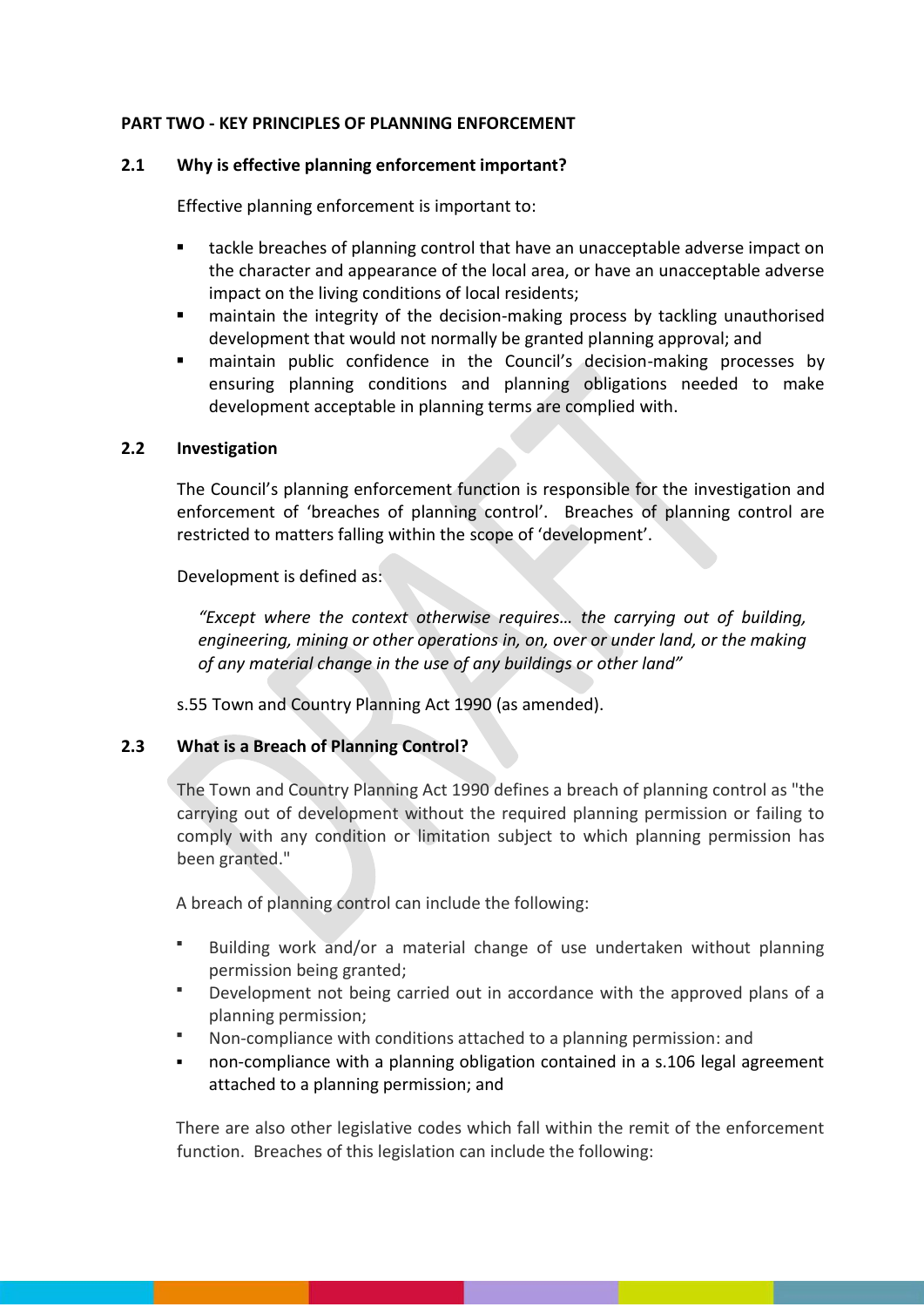- Works being carried out to a Listed Building which affect its character without listed building consent being granted;
- Non-compliance with conditions attached to a listed building consent;
- The display of advertisements for which express consent is required but not granted;
- The removal of protected trees and/or trees situated within a Conservation Area for which notification or consent is required but not given: and
- unauthorised removal of important hedgerows.

Not all development or change of use requires planning permission from the local planning authority.

The Town and Country Planning (Use Classes) Order 1987 (as amended) allows for certain changes of use without the need for planning permission. For example, the change of use from a dry cleaners to a travel agents does not require permission.

The Town and County Planning (General Permitted Development) (England) Order 2015 (as amended) grants permission for some developments without the need to apply for consent from the Council. Development granted by virtue of the Order is considered to be 'permitted development'. Permitted development cannot be subject to enforcement action even in instances where development is considered to cause harm. Further information on permitted development is available from the [Planning Portal](https://www.planningportal.co.uk/info/200187/your_responsibilities/37/planning_permission/2) website.

The Enforcement Team are not able to assist in matters which are covered by other legislation, for example, complaints in relation to public health matters, high hedges or the improper use of the highway. Any complaints with regard to these issues will be passed onto the relevant department.

The Council is required to operate its enforcement function within government guidelines and in accordance with Council policy and therefore must determine whether or not a breach of planning control is a breach of policy and then whether the breach unacceptably affects, amenity or the general quality of life, such that enforcement action is warranted and justifiable.

## <span id="page-8-0"></span>**2.4 Duties of the Enforcement Function**

The Enforcement Team plays a key role in helping the Council to deliver an effective Development Management service. The team forms part of the development management activity to deliver good community outcomes in line with the adopted Development Plan.

The planning enforcement process is not an isolated activity simply limited to reacting to complaints about breaches of planning control. The Council does not have sufficient resources to monitor every planning permission that is implemented across the District. The team therefore, receives support from Town and Parish Councils, as well as some ad-hoc monitoring of development by planning case officers. However, we need to rely on reports of suspected breaches of planning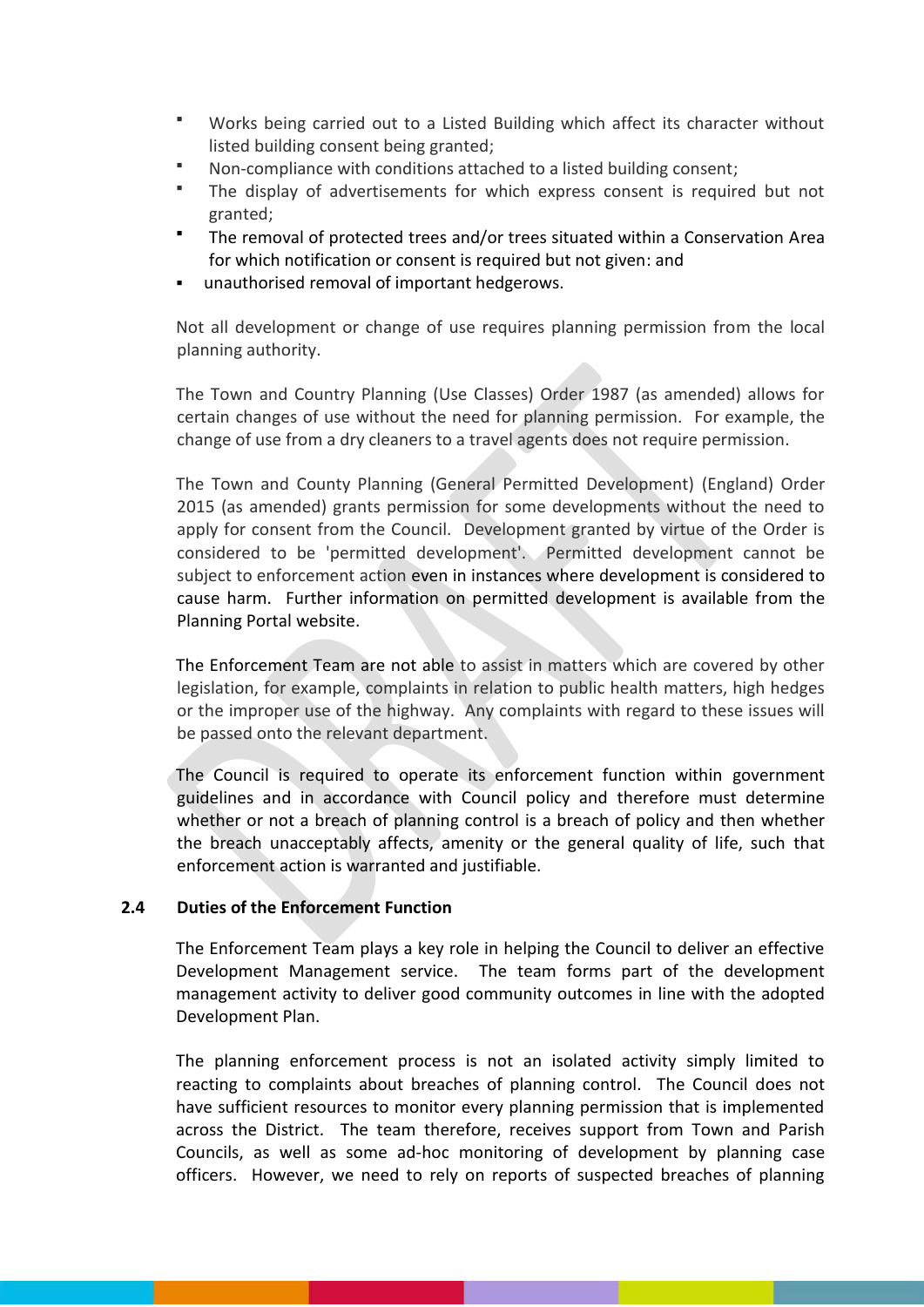conditions by neighbours and other interested parties to be able to identify problems.

Investigation of suspected breaches of planning control is a statutory function. Investigation will determine whether a breach has taken place and also to determine whether enforcement action is necessary. However the Council does not have a duty to take enforcement action.

To carry out work or change the use of land or buildings without first obtaining planning permission is not a criminal offence. It is unauthorised, but not illegal, and in the majority of cases the Council is likely to provide the opportunity to submit an application for retrospective planning permission, in accordance with Section 73A of the Town and Country Planning Act 1990 (as amended) and guidance issued by [Government.](https://www.gov.uk/guidance/ensuring-effective-enforcement#Retrospective-planning-application) Occasions where the Council is not likely to encourage a retrospective application would be when an unauthorised development is so harmful (for example to highway safety) that it would be highly unlikely to gain permission.

#### <span id="page-9-0"></span>**2.5 Expediency**

For all investigations where a breach of planning control has been identified, the Council must assess any actual and/or potential harm caused by the breach. This assessment of 'expediency' ensures that the Council fully considers the implications of each breach of planning control before determining the most appropriate course of action. Therefore, the breach of control is not in itself sufficient to merit enforcement action.

National planning policy, namely 'National Planning Policy Framework (NPPF)', states that:

*"Effective enforcement is important to maintain public confidence in the planning system. Enforcement action is discretionary, and local planning authorities should act proportionately in responding to suspected breaches of planning control."*

Newark and Sherwood District Council promotes this approach. Planning enforcement should not be used as a punitive system. Where a breach of planning control is acceptable based on planning merits, it should not become the subject of enforcement action. In short, planning enforcement action will not be taken solely to regularise development that is otherwise acceptable.

An assessment of 'expediency' will be required in all cases where a breach of planning control has been identified. An 'expediency' test involves the Council assessing the planning merits of the unauthorised development and the impact of the Council's enforcement powers, to determine whether action is required to control the unauthorised development or require its cessation/removal. The Council has a statutory duty to assess the expediency of enforcement action to ensure consistency and quality of decision-making. The assessment of expediency is based on a variety of factors.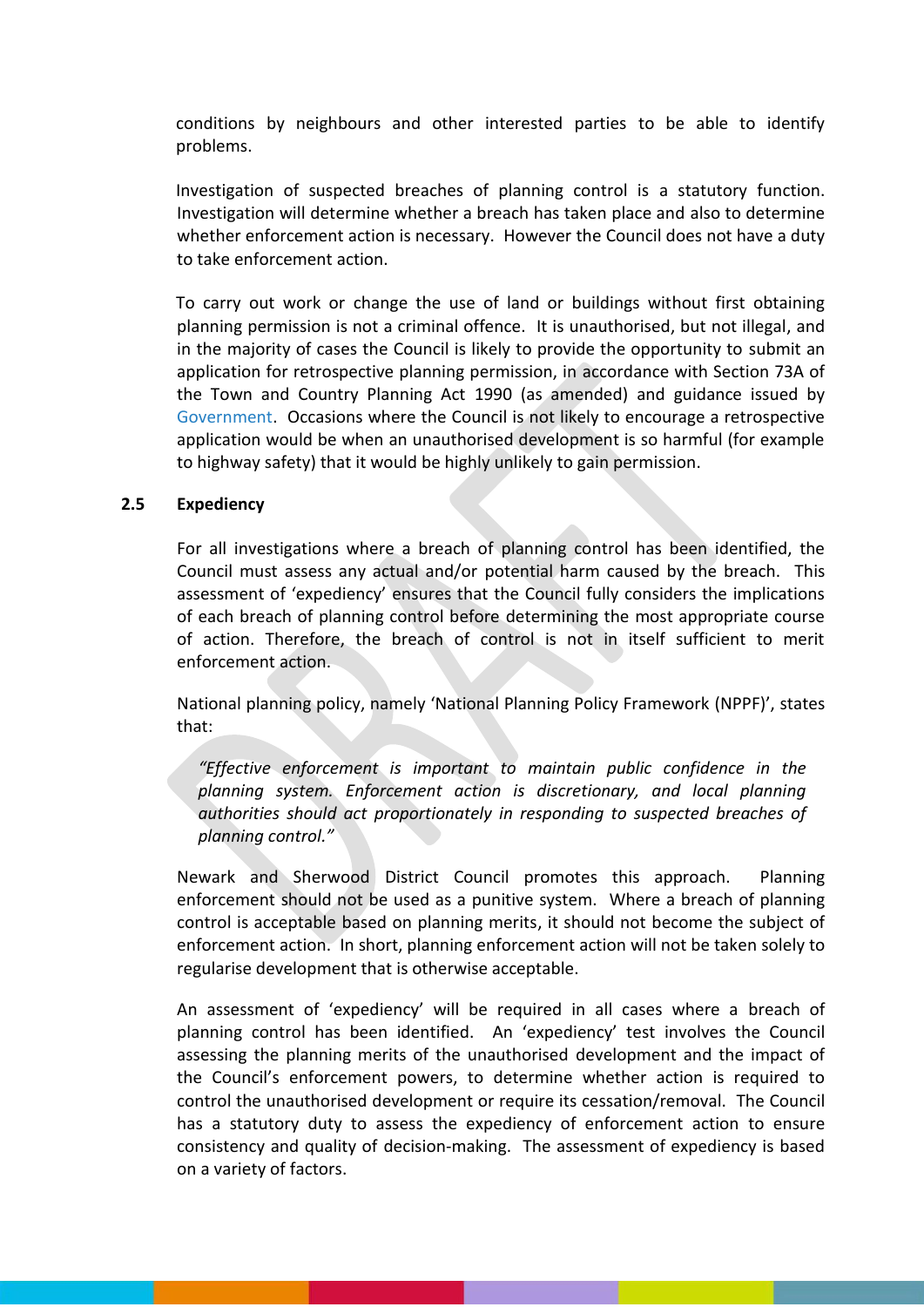## <span id="page-10-0"></span>**2.6 Decision Making**

All planning enforcement decisions must be made with regard to the interests of the public as a whole. It is not the role of the planning system or planning enforcement to protect the interests of one party against those of another. As such, breaches of planning control are not subject to public consultation. The following factors cannot be taken into account when assessing expediency:

- Breaches of restrictive covenants;
- **Private disputes;**
- Competition between businesses;
- Damage to property;
- Boundary or other land disputes; or
- Reduction in value of land or property.

Where necessary the views of various partner agencies and statutory consultees such as Nottinghamshire County Council, the Environment Agency, Natural England and Historic England may be sought in order that the Council makes an informed decision. The views of other agencies will be of particular importance where their technical or specialist knowledge is required.

However, harmful unauthorised development should be pursued to ensure it is either made acceptable by the imposition of additional requirements or limitations by way of conditions. If it is not possible to alter development to make it acceptable then action will be considered to require the unauthorised use/development to cease or be removed. Formal action will not be taken solely because development has started without the benefit of planning permission without first examining whether there are sound and valid reasons for doing so. The Council is not automatically required or committed to take action on breaches of planning control. The particular circumstances of every case must always be considered. It is not usual for formal action to be taken against a minor breach of control that causes no real harm. Enforcement action will be taken urgently where it is considered commensurate with the seriousness of the breach of planning control and expedient and in the public interest to do so.

All of the Council's decisions will have regard to the following current statutory guidance and codes of practice:

- [Planning Practice Guidance](https://www.gov.uk/guidance/ensuring-effective-enforcement#Retrospective-planning-application)
- **[The Statutory Code of Practice for Regulators](https://assets.publishing.service.gov.uk/government/uploads/system/uploads/attachment_data/file/300126/14-705-regulators-code.pdf)**
- [The Code for Crown Prosecutors](https://www.cps.gov.uk/publication/code-crown-prosecutorshttp:/www.legislation.gov.uk/ukpga/1998/42/contents)
- [The Human Rights Act 1998](http://www.legislation.gov.uk/ukpga/1998/42/contents)
- [National Planning Policy Framework](https://assets.publishing.service.gov.uk/government/uploads/system/uploads/attachment_data/file/810197/NPPF_Feb_2019_revised.pdf) (NPPF)
- [Police and Criminal Evidence Act 1984](http://www.legislation.gov.uk/ukpga/1984/60/contents) (PACE)

Emerging or replacement statutory guidance and codes of practice will be given regard alongside this plan as appropriate.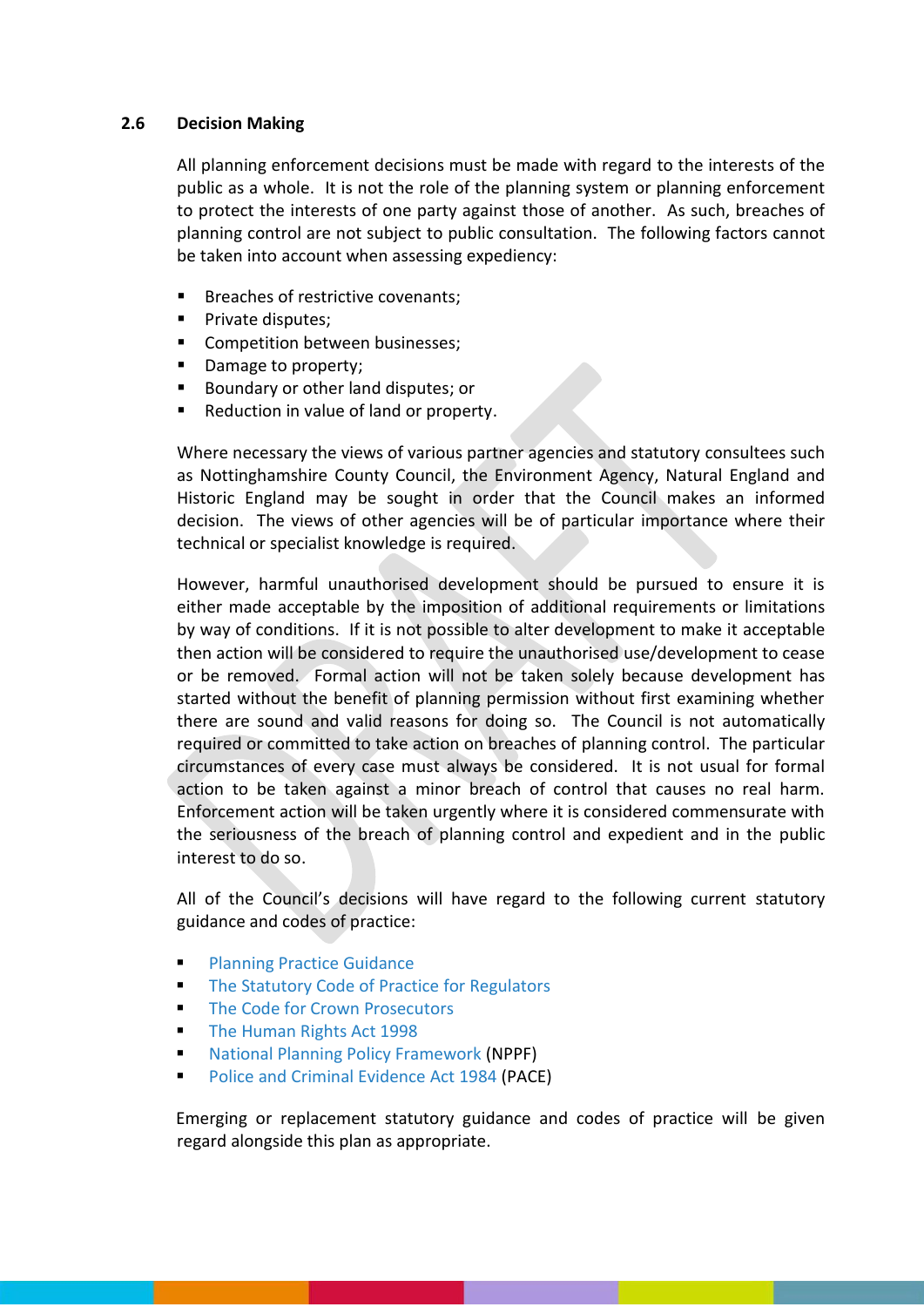The UK planning system has generated a significant amount of case law. When it is derived from the High Court and above, this sets a legal precedent that dictates how the law should be interpreted by decision makers and investigators. Legal precedent is subject to continual change as new cases are put before the Courts, and it is in the best interests of the Council to be well informed on this subject as such changes can significantly enhance or impair the actions of the Council when dealing with breaches of planning control.

Given the high number of applications which are received each year, it is not possible to monitor all developments. Priority will be given to key identified sites which will undergo direct monitoring to ensure the development is being carried out in accordance with the approved plans.

In adopting a proactive enforcement approach, this will assist in a move towards an effective development management service enhancing the traditional reactive approach of enforcing contraventions.

The Council is responsible for the investigation of all breaches of planning control that are 'District matters'. District matters comprise all breaches of planning control, with the exception of mining and mineral extraction, and waste deposit and disposal. These are 'County Matters' that are investigated and enforced by Nottinghamshire County Council. Often District and County matters will overlap, and in these circumstances should enforcement action be required then the most appropriate form of enforcement action will be agreed after consultation with Nottinghamshire County Council, bearing in mind the nature of the breach and enforcement 'tools' available.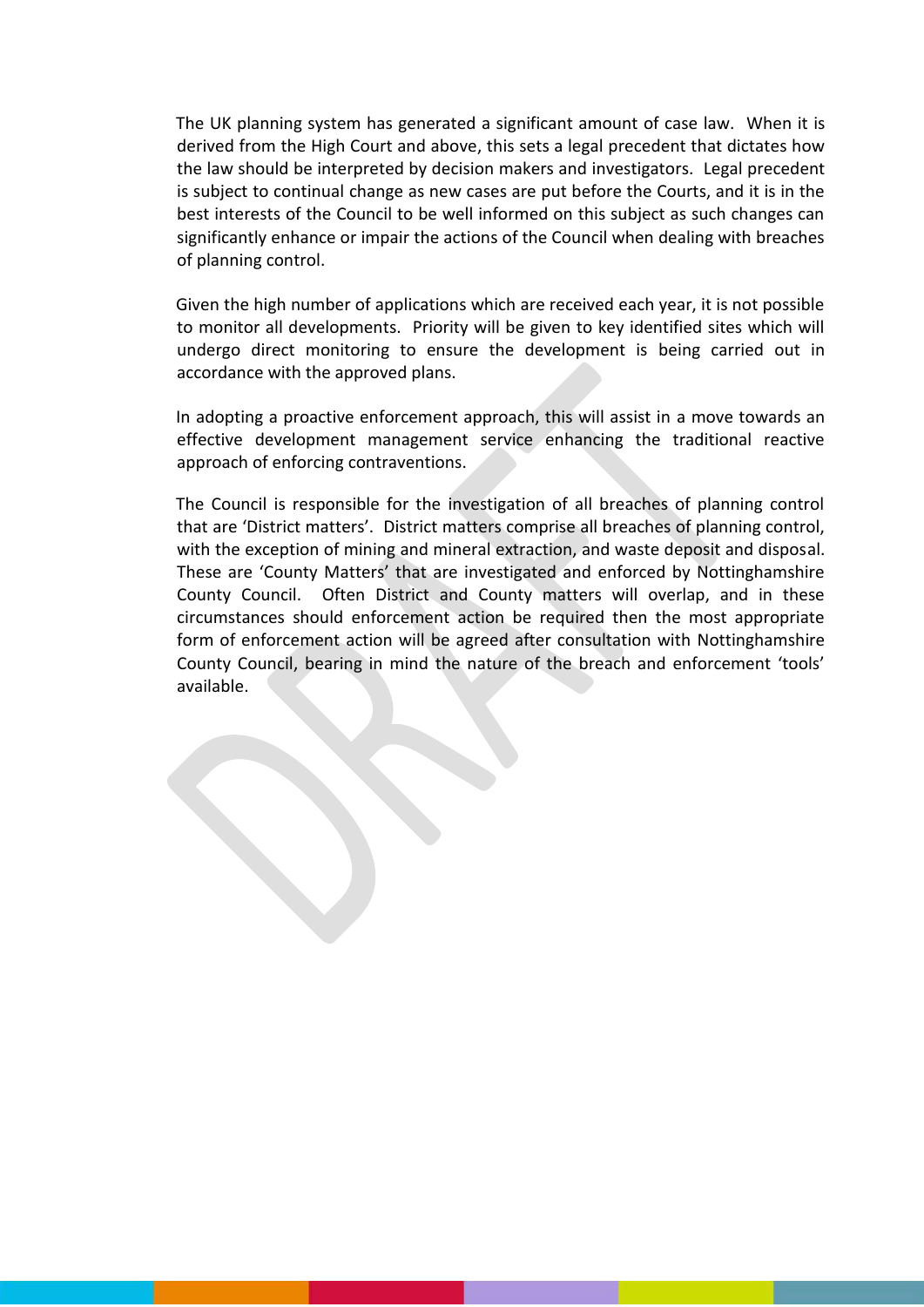## <span id="page-12-0"></span>**PART THREE – ENFORCEMENT CASE PRIORITY SYSTEM**

## <span id="page-12-1"></span>**3.1 Prioritisation Overview**

It is acknowledged that some alleged breaches need to be given a higher priority than others. Priority will be given to cases where there is the possibility of the greatest harm being caused. Accordingly, the priority performance standards for the delivery of the service have been designed to reflect this.

The following priority system will apply to each case received. On receipt of a complaint, it will be prioritised according to the following categories. The category of each case may change following the initial site visit and depending on the level of harm being caused. The Council also recognises that not all alleged breaches of planning control require an immediate site visit, as such the system of prioritisation reflects the urgency that some form of 'action' is required. This may be a site inspection, however it could also be less 'direct', such as a phone call to a developer/ property owner or an initial piece of correspondence.

# <span id="page-12-2"></span>**3.2 What is a high priority case?**

High priority cases are cases where there is an immediate and serious risk of harm or irreparable damage resulting from the unauthorised works that might be taking place. We will aim to investigate these cases on the same day that they are reported to the Council where this is a business working day, or the next day the Council offices are open. We will then decide what further action to take, if any, within 24 hours. Examples of high priority cases are as follows:

- Demolition in a Conservation Area;
- Destruction of an important hedgerow;
- Hazardous substances;
- Unauthorised works to protected trees; and
- **Unauthorised works to listed buildings.**

## <span id="page-12-3"></span>**3.3 What is a medium priority case?**

Medium priority cases will not normally require immediate action to prevent serious harm. They will include suspected breaches of planning control that would not normally get planning permission because they are contrary to local planning policies and/or have a harmful impact on the amenity of the area. We will aim to start starting investigation within 14 days of receiving a complaint. If a complaint is received on a non-working day, the timescales start from the first working day after. We will then decide what further action to take, if any, within four weeks of the site visit. Examples of medium priority cases are as follows:

- Unauthorised development that contravenes local planning policy;
- Unauthorised development that significantly impacts on local amenity and public safety;
- Unauthorised development that results in harm to the setting of a listed building.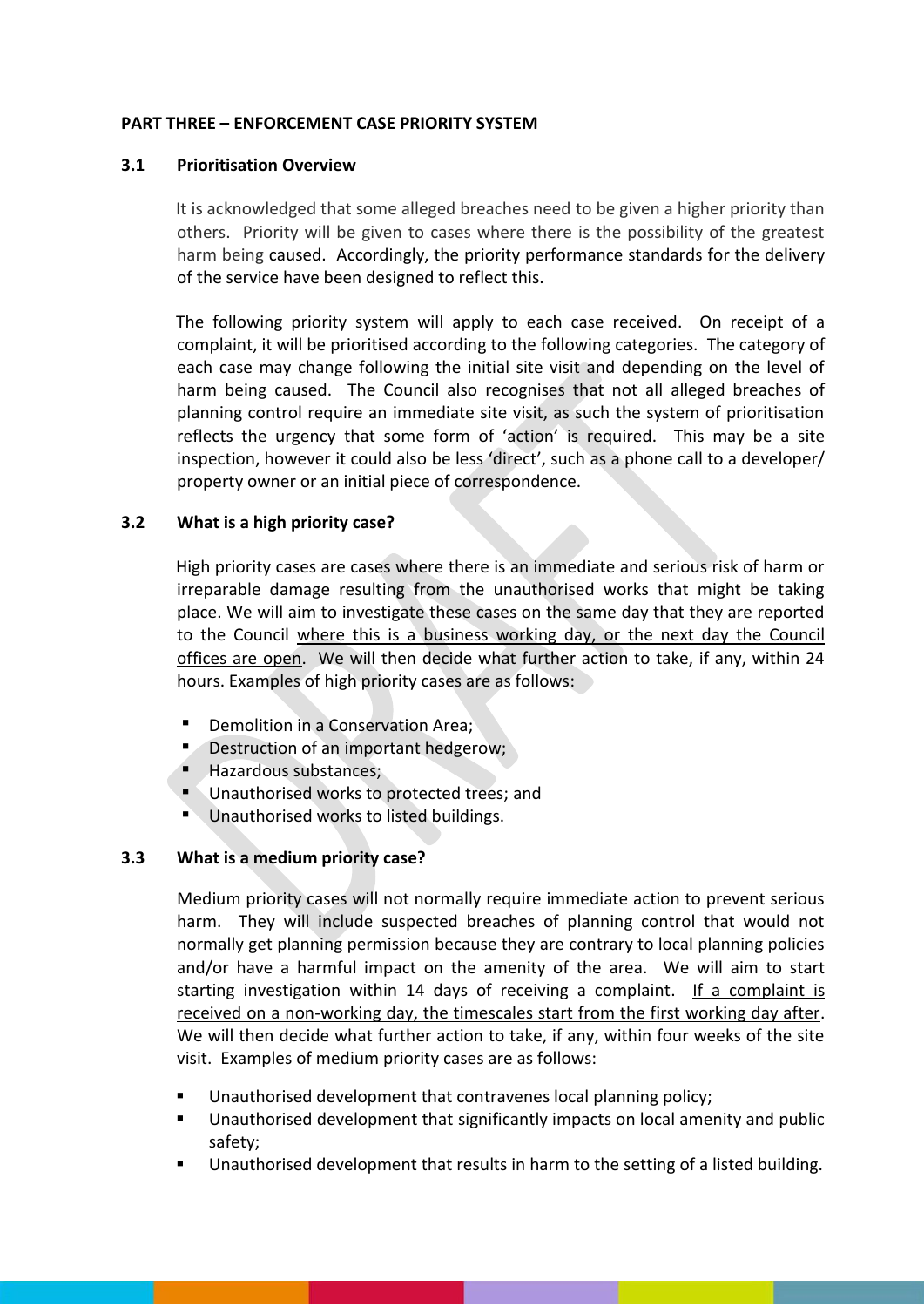- Unauthorised development that results in harm to the character of a Conservation Area;
- Unauthorised development in Green Belt;
- Operational building works;
- Unauthorised changes of use;
- Erection of unauthorised advertisements that have a detrimental impact on highway safety or within Newark/ Southwell town centre locations; and
- Breaches of 'conditions precedent' attached to planning permissions

# <span id="page-13-0"></span>**3.4 What is a low priority case?**

Low priority cases will be minor breaches of planning control. We will aim to start investigating cases that are likely to be a low priority by visiting the site within four weeks of receiving a complaint. If a complaint is received on a non-working day, the timescales start from the first working day after. We will then decide what further action to take, if any, within six weeks of the site visit. Examples of low priority cases are as follows:

- Running a small business from a residential property;
- **Unauthorised advertisements;**
- Unauthorised fences and walls;
- Other breaches of planning conditions
- Unauthorised householder developments; and
- Untidy land and buildings.

# <span id="page-13-1"></span>**3.5 Performance Standards**

We will seek to acknowledge all complaints within 5 working days. In most cases this is by the same method through which the complaint was received. Complaints should be received in writing or logged through the Council's website reporting form and provide a minimum level of information in order for the alleged breach to be properly investigated. Where insufficient information has been provided, we will not always be able to investigate.

The timescale for completing an investigation varies depending on the complexity of the case, workloads of officers and the need to regularise the alleged breach of planning control. We will try to notify the complainant at significant points in the investigation. However the statutory process we have to follow means that, quite often, extended periods of time will pass without any apparent progress. For example where the Council has to allow time for a planning application to be prepared and submitted, and then determined, a period of four months may be typical. Serious cases that result in the service of formal notices, a resultant appeal and possible challenges through the courts can, and do, take many years to resolve.

It is important to emphasise that statutory notices can only be issued in relation to confirmed breaches of planning and listed building control. It is not possible to issue Notices where it is suspected that a breach of planning might occur at some point in the future.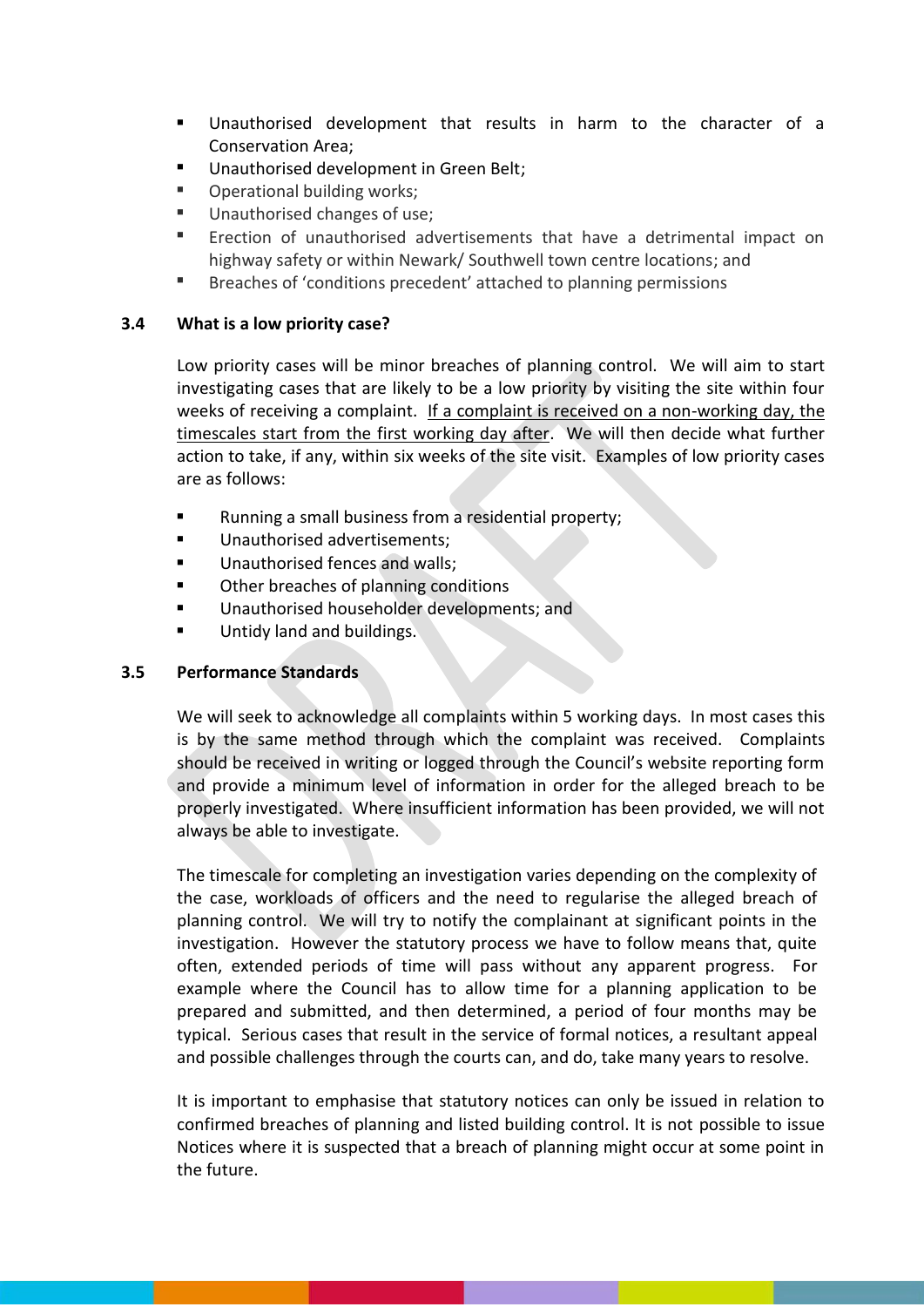#### <span id="page-14-0"></span>**PART FOUR - PLANNING ENFORCEMENT INVESTIGATION PROCESS**

Following the receipt of the complaint, an investigation will be carried out according to the priority system as set out above, which most often will also necessitate in a site visit being undertaken. From the evidence collected during the site inspection, an assessment will be made as to whether there is a breach of planning control and if so, whether planning permission is required for the works.

#### <span id="page-14-1"></span>**4.1 Powers of Entry**

In all but the most straightforward cases, officers will undertake a site visit to try to establish whether a breach of planning control has taken place. The majority of site visits are made without prior arrangement, and officers are required to identify themselves as enforcement officers as soon as they enter the site.

The Council's planning enforcement officers have powers of entry, for the purpose of investigating alleged breaches of planning control, under the following provisions:

- Town and Country Planning Act 1990 (as amended);
- Town and Country Planning (Listed Building and Conservation Areas) Act 1990 (as amended);
- Planning (Hazardous Substances) Act 1990 (as amended);
- [Planning \(Hedgerow Regulations\) Act 1997;](http://www.legislation.gov.uk/uksi/1997/1160/contents/made)
- Local Government (Miscellaneous Provisions) Act 1976, 1982; and
- Planning (Consequential Provisions) Act 1990 (as amended)

Where site visits are made and no occupier can be found at the time of visit, officers have powers to inspect the land in their absence. Officers do not have powers to force entry into any dwellinghouse. Where appropriate, officers will leave a business card requesting the occupier of the land to contact the Council. If during a site visit officers are refused entry onto land or buildings, the Council has the right to apply to the Magistrates' Court for a warrant to enter the property. This course of action will only be taken in cases where it is considered both necessary and proportionate to the alleged breach under investigation.

## <span id="page-14-2"></span>**4.2 Gathering Evidence**

Whilst on site, officers may ask questions of any occupiers present, and may take measurements and where appropriate photographs. Any information gathered will be used to ascertain whether a breach of planning control has taken place. If a breach has occurred, this information will be used to assess the most appropriate course of action to resolve the matter.

Where a complaint relates to an alleged unauthorised use of land, officers will make a reasonable attempt to determine whether a breach has taken place. In most cases a 'reasonable attempt' will consist of undertaking site visits at days and/or times deemed most suitable for the allegation. This approach ensures that the Council's resources are used efficiently. Where officers can find no evidence of a breach of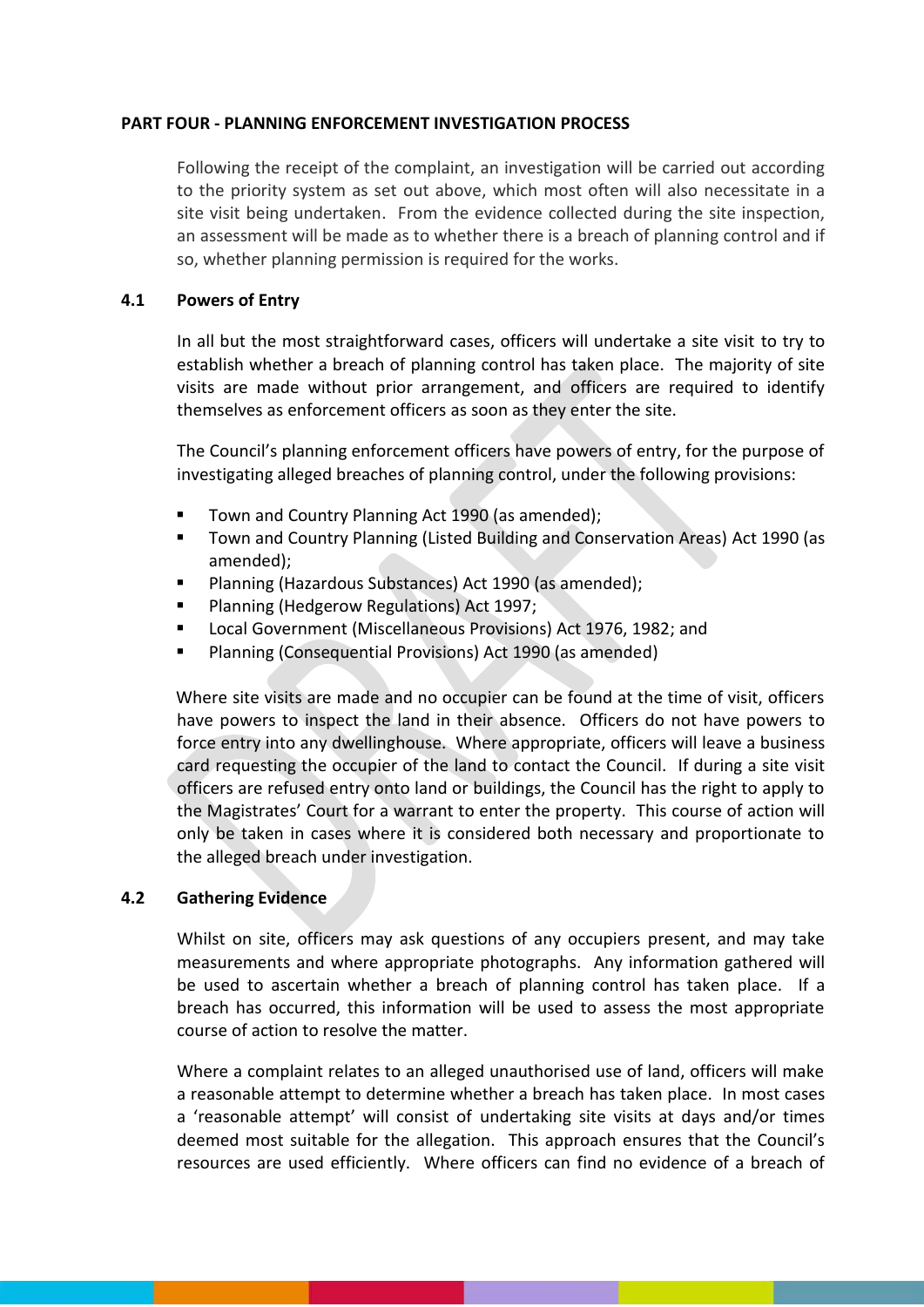planning control the investigation will be closed and no further action taken. Such cases will not be reinvestigated unless the complainant is able to provide more substantive evidence of the alleged breach of planning control.

Officers may also make use of the 'planning contravention notice' if they have reasonable suspicion that a breach of planning control is likely to have occurred. This tool will be used in accordance with [Government guidance and best practice.](https://www.gov.uk/guidance/ensuring-effective-enforcement#Planning-contravention-notice)

Officers may use a variety of other methods to determine whether or not a breach of planning control has taken place, including obtaining information from witnesses to an alleged breach, and consultation with the Council's Planning Development Team. The Council may also seek clarification from case law or obtain legal advice where the subject of an investigation is complicated or contentious.

#### <span id="page-15-0"></span>**4.3 No Breach of Control**

In most cases, the initial site visit/ investigation will reveal that the matter does not constitute a breach of planning control. This can be because the matter does not constitute development or benefits from permitted development rights. In such instances, the case officer will undertake to contact the complainant to explain that the Council is unable to take any action through its planning enforcement powers in line with the performance standards set out in paragraph 3.5.

#### <span id="page-15-1"></span>**4.4 Potential Breach of Control**

Due to the complex nature of the planning regime, in many cases it is not possible to come to an immediate determination as to whether or not a breach of planning control has occurred. This is particularly relevant in relation to complaints regarding a material change of use. In these cases, it is often necessary to carry out additional observations over a period of time before a determination can be made as to whether there has been a breach of planning control.

In instances such as this, it may be necessary for the investigating officer to contact the complainant to request further information or observations.

#### <span id="page-15-2"></span>**4.5 Breach of Control Identified**

When it is determined that planning permission is required, we will contact those believed to be responsible and set out the appropriate course of action so that the breach can be resolved.

In many cases a retrospective application will be invited in order to resolve the breach. This is in accordance with national policy and allows for a full formal assessment to be carried out on the development with statutory consultation with consultees and neighbours.

If the Council has not been successful in securing the submission of a valid planning application or remedial actions have not been carried out, a Section 330 or Planning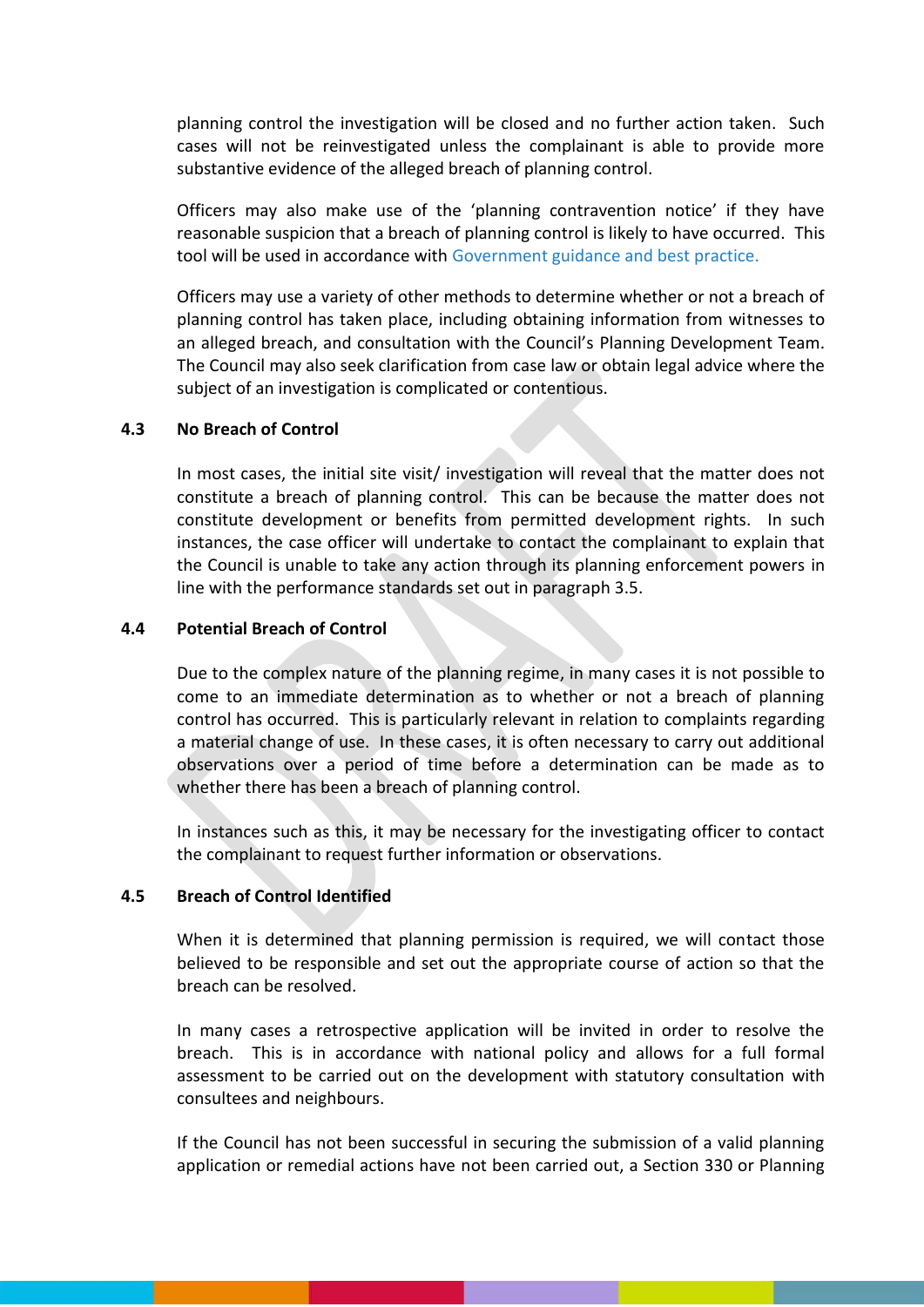Contravention Notice (PCN) may be issued. These notices can be used in order to gain additional information to further investigate a breach of planning control and/or to enable the service of a formal notice. The owner will be advised that it is in their best interests to resolve the breach, as any outstanding notice served will appear on any land search which may affect any future sale of the property.

In cases where it is considered that permission is unlikely to be granted, we will ask for the use to cease or the unauthorised development to be removed voluntarily. A suitable period of time is usually given depending on what needs to be done.

Harm can be caused through a number of factors including:

- Adverse impact on visual amenity due to poor design or inappropriate materials;
- Loss of protected trees or damage to listed buildings;
- Adverse impact on residential amenity;
- Noise, nuisance or disturbance from the operation of a business; and
- Untidy land and run down or derelict buildings that result in a poor quality environment.

It is usually considered inappropriate to take formal enforcement action against a trivial or technical breach of planning control which causes no harm to amenity in the locality of the site.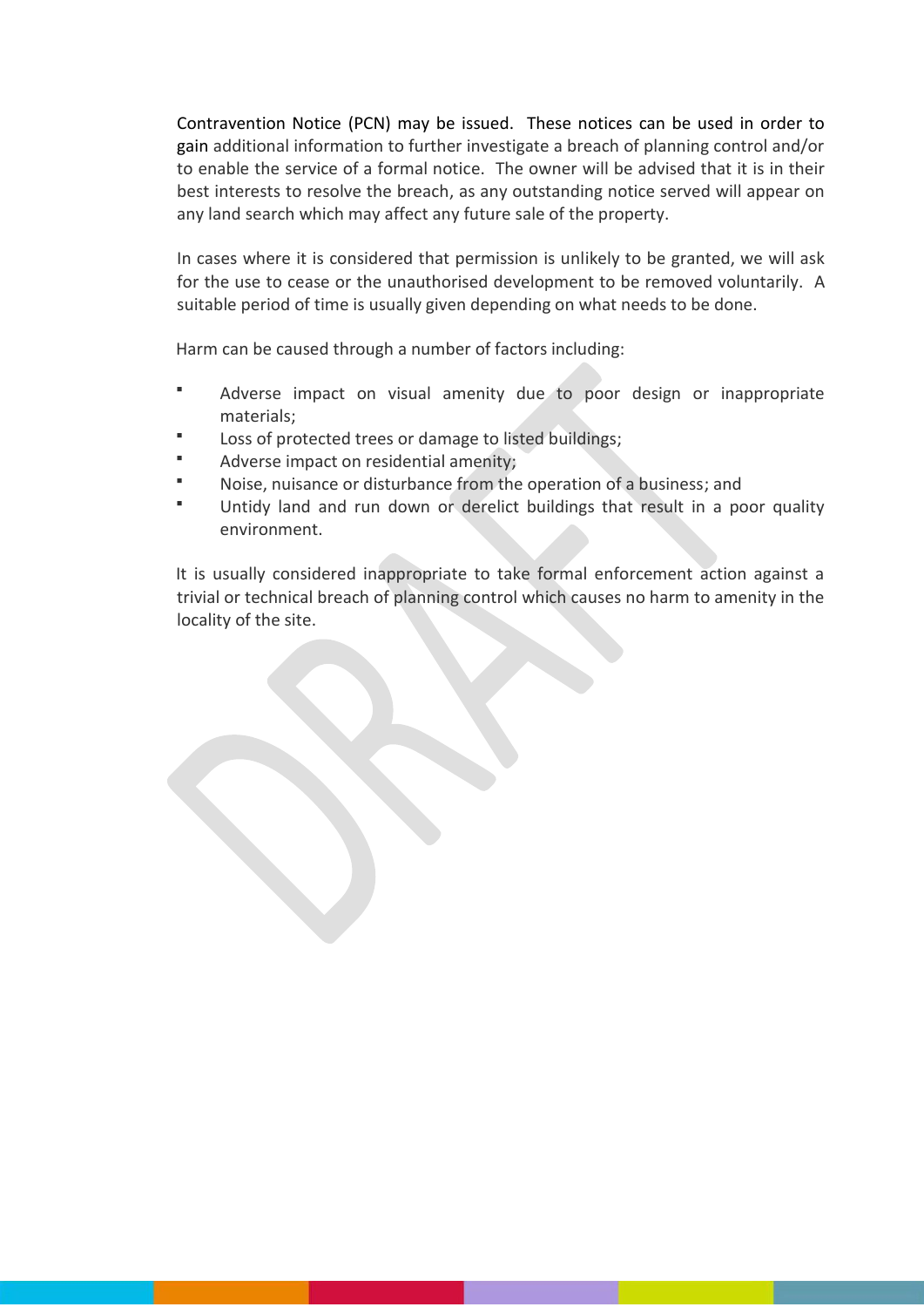#### <span id="page-17-0"></span>**PART FIVE - FORMAL ENFORCEMENT ACTION**

Formal enforcement action is only instigated when it is considered expedient and all other avenues to resolve the problem have failed. Any action taken must meet the tests as set out in government guidance and be proportionate to the breach of planning control to which it relates.

Under the adopted scheme of delegation, the decision to take formal enforcement action or to instigate prosecution proceedings, is taken under delegated powers. Enforcement Notices and Notices under Section 215 of the Town and Country Planning Act 1990 (as amended) relating to untidy land may be served by an Authorised Officer and the matter pursued through to prosecution at Magistrates' Court.

## <span id="page-17-1"></span>**5.1 What types of formal enforcement action can the Council take?**

There is a range of ways of tackling breaches of planning control available to the Council through formal enforcement action. In each case officers not only have to determine which of the options would be the most effective way of dealing with the breach but also which would be the most proportionate way of securing a resolution.

In these terms, in most medium and in some high priority cases, issuing an enforcement notice will normally be the right approach for officers to take when it appears to them that there has been a breach of planning control and it is expedient to take formal enforcement action when taking into account the provisions of the development plan and any other material considerations (including the guidance in this document).

#### <span id="page-17-2"></span>**5.1.1 Enforcement Notices**

An enforcement notice should enable every person who receives a copy to know:

- exactly what, in the Local Planning Authority's view, constitutes the breach of planning control; and
- what steps the Local Planning Authority require to be taken, or what activities are required to cease to remedy the breach of planning control.

There is a right of [appeal](https://www.gov.uk/guidance/appeals#Enforcement-appeal) against an enforcement notice, however it is an offence not to comply with an enforcement notice once the period for compliance has lapsed.

Therefore, it is important that the recipient of an enforcement notice takes immediate action to lodge an appeal against the notice if they think there are good grounds to do so or take immediate steps to comply with the notice.

#### <span id="page-17-3"></span>**5.1.2 Stop Notices**

A stop notice can prohibit any or all of the activities which comprise the alleged breach(es) of planning control specified in a related enforcement notice, ahead of the deadline for compliance in that enforcement notice. Therefore, a stop notice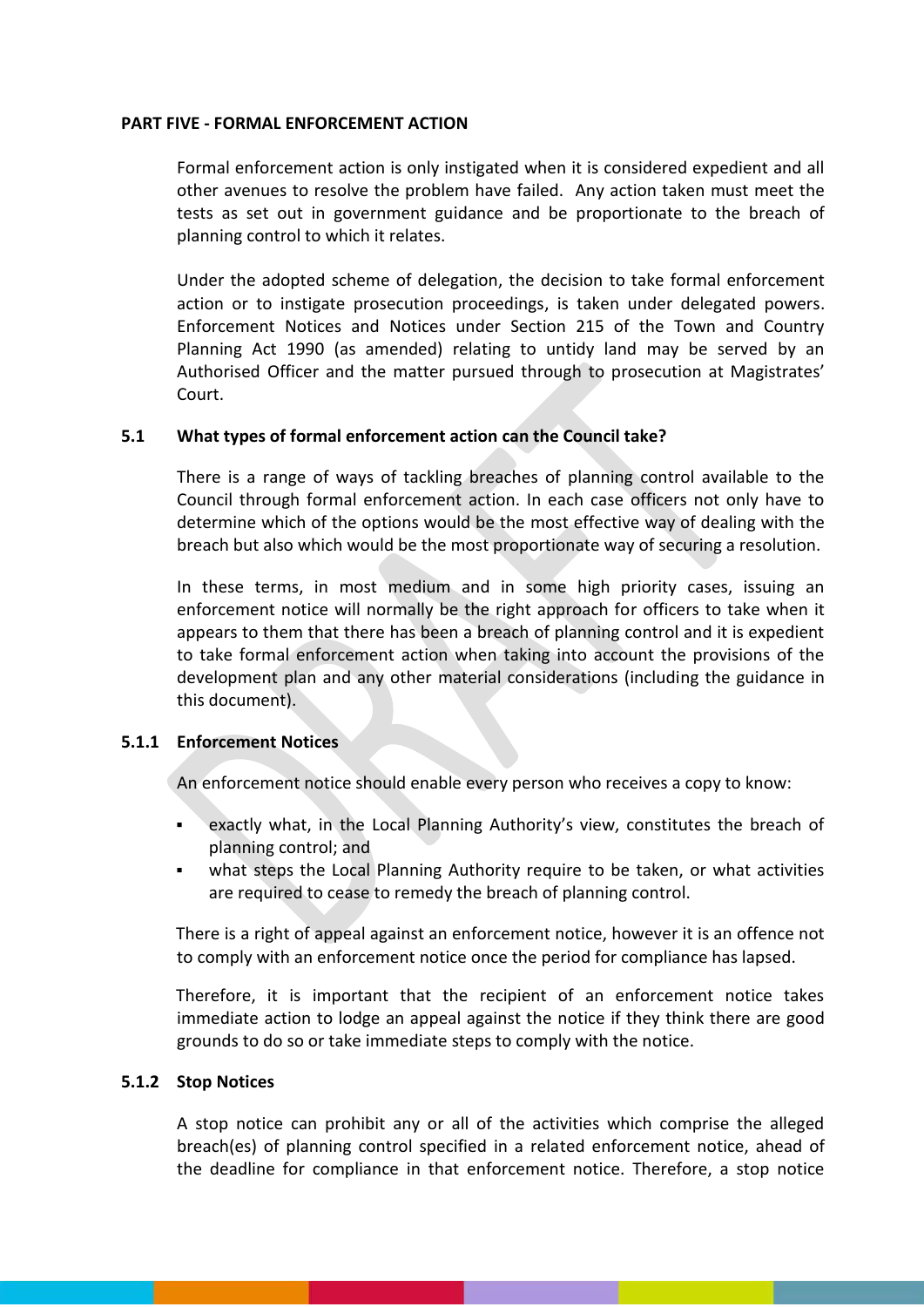might be issued alongside an enforcement notice because it is important to prevent a development from continuing before the enforcement notice comes into effect.

There are very strict limitations on the use of a stop notice including potential compensation to be paid by the Council if a successful appeal is made against the serving of stop notice. The compensation would be for any loss or damage directly attributable to the prohibition effected by the notice. It is therefore unlikely that officers will consider issuing a stop notice unless there are very serious risks of irreparable harm from on-going development. For example, a stop notice may be considered where an unauthorised development involves the demolition of an unlisted building in a designated Conservation Area and an agreement to stop demolition with immediate effect has not been reached. A stop notice cannot prohibit the use of any building as a dwellinghouse.

#### 5.1.3 Temporary Stop Notices

A temporary stop notice requires that an activity which is a breach of planning control should stop immediately. A temporary stop notice must state the date the temporary stop notice has been served, the activity that has to cease, and that any person contravening it may be prosecuted for an offence.

The Council does not need to have served an enforcement notice before it issues a temporary stop notice and officers may consider issuing a temporary stop notices in some high and medium priority cases when it is essential to take immediate action to safeguard amenity or public safety in the neighbourhood; or to prevent serious or irreversible harm to the environment in the surrounding area.

A temporary stop notice expires after 28 days, so officers will consider what further action is required within this period if an alternative way of dealing with the breach which would overcome the objections to it in an environmentally and legally acceptable way cannot be agreed with the recipient of the temporary stop notice.

#### <span id="page-18-0"></span>**5.1.4 Breach of Condition Notice**

A breach of condition notice is mainly intended as an alternative to an enforcement notice for remedying a breach of condition. Officers will consider issuing a breach of condition in addition to an enforcement notice, as an alternative to a stop notice, where officers consider it is expedient to stop the breach of conditions quickly and before any appeal against the enforcement notice is determined.

A breach of condition notice is therefore most likely to be used in some high or medium priority cases when immediate action is required to stop a continuing breach of conditions in the interests of safeguarding amenity or public safety in the neighbourhood; or to prevent serious or irreversible harm to the environment in the surrounding area. There is no right of appeal to the Planning Inspectorate against a breach of condition notice.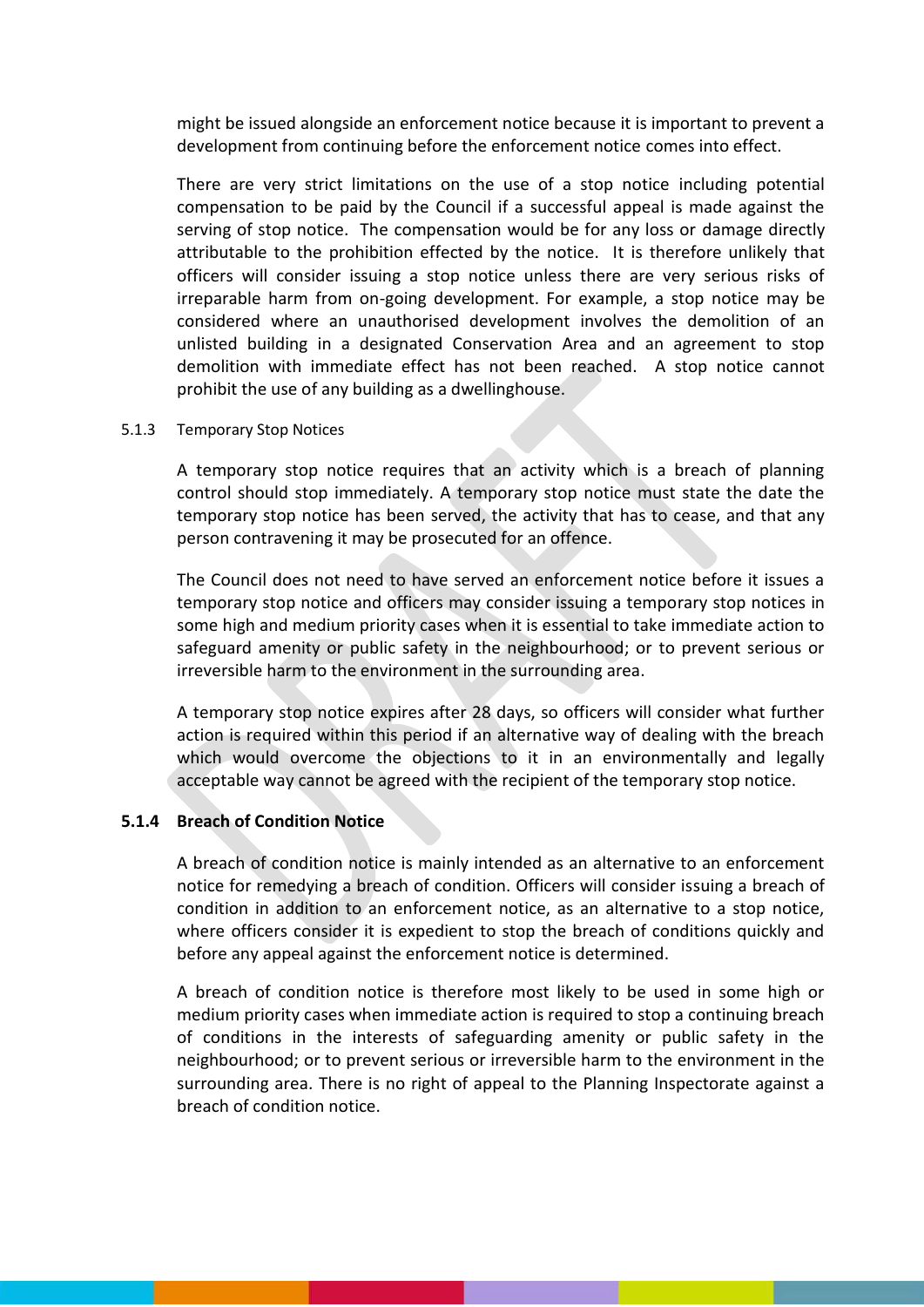## <span id="page-19-0"></span>**5.1.5 Injunction**

The Council can apply for an injunction whether or not it has exercised, or proposes to exercise, any of their other powers to enforce planning control. However, starting proceedings for an injunction is one of the most serious types of enforcement action that the Council can take because if a person fails to comply with an injunction (once it has been granted) they may be committed to prison for contempt of court. Additionally, once an injunction has been granted, it cannot be discharged except where there has been a significant change of circumstances since the order was made.

Therefore, officers will only consider applying for an injunction if there have been persistent breaches of planning control such as failure to comply with the requirements of an enforcement notice over a long period and/or other enforcement options have been, or would be, ineffective in the event of a serious breach of planning control that would cause substantial and/or immediate harm to the local area.

#### <span id="page-19-1"></span>**5.1.6 Prosecution**

When officers are dealing with high priority cases, many of the breaches of planning control may constitute a criminal offence subject to prosecution including unauthorised works to protected trees, removal of important hedgerows and unauthorised works to listed buildings.

Officers will take further legal advice in these cases with a view to pursuing a prosecution in the event of a serious breach of planning control that has resulted in substantial harm to the local area. It is therefore important that a person that is contacted by officers about a high priority case makes every effort to stop any unauthorised works or activities on site immediately.

Officers will also take further legal advice with a view to pursuing a prosecution in the event of non-compliance with the requirements of an enforcement notice, breach of conditions notice, stop notice, temporary stop notice, listed building enforcement notice, community protection notice or a section 215 notice.

## <span id="page-19-2"></span>**5.1.7 Listed Building Enforcement Notice**

Although broadly similar, there are a number of important differences between planning enforcement notices and listed building enforcement notices including the fact that there are no time-limits for issuing listed building enforcement notices.

Officers will consider issuing a listed building enforcement notice in medium and high priority cases where works have been carried out without the necessary listed building consent, or a condition attached to that consent has not been complied when such works materially detract from the historic or architectural significance of the building and there is no agreement to put those works right in any other way.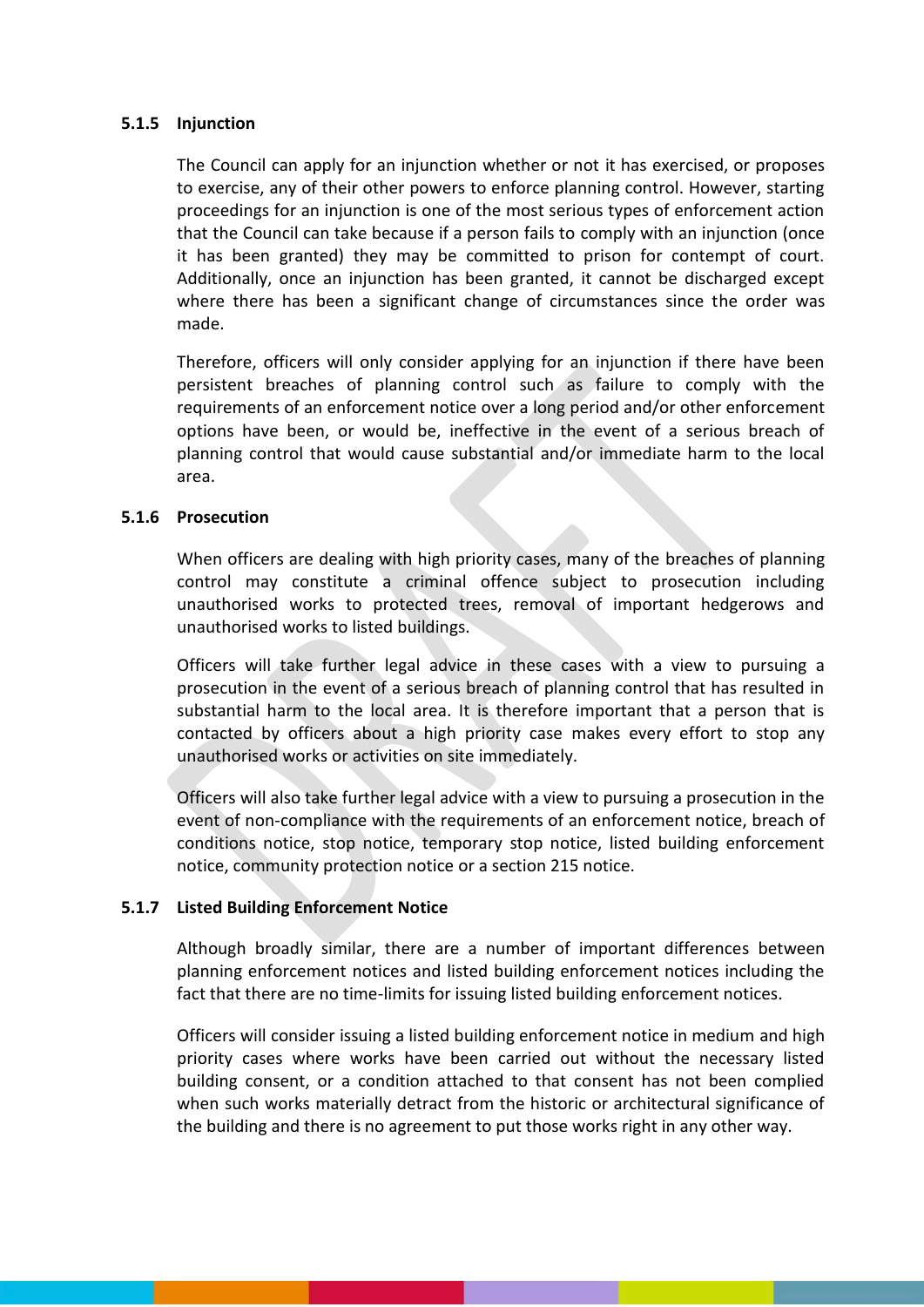## <span id="page-20-0"></span>**5.1.8 Community Protection Notices**

Officers have the power to issue a Community Protection Notice under the Anti-Social Behaviour, Crime and Policing Act 2014 and these Notices can be used to tackle a wide range of issues including:

- untidy land / buildings;
- unauthorised use of land; and
- unauthorised buildings / structures.

Where any of the above problems are causing ongoing detrimental effects to the living conditions of the local community, a Community Protection Notice can contain reasonable requirements:

- to stop doing specified things:
- to do specified things; or,
- to take reasonable steps to achieve specified results.

Officers will consider issuing a Community Protection Notice if an earlier written warning that a Notice may be issued has been ignored and may be used as an alternative to a section 215 Notice.

## <span id="page-20-1"></span>**5.1.9 Section 215 Notices (Requiring proper maintenance of land)**

Section 215 of the 1990 Act provides the Council with the power, in certain circumstances, to take steps requiring land to be cleaned up when its condition adversely affects the amenity of the area. If it appears to officers that the public amenity of part of the District is being adversely affected by the condition of neighbouring land and buildings, they may consider serving a section 215 notice on the owner requiring that the situation be remedied.

These notices will set out the steps that need to be taken, and the time within which they must be carried out. The Council also have powers under s219 of the 1990 Act to undertake the clean-up works itself and to recover the costs from the landowner.

## <span id="page-20-2"></span>**5.1.10 Other default powers**

The Council can prosecute for a failure to comply with an enforcement notice but it can also consider using its default powers under s.178 of the 1990 Act to enter enforcement notice land and carry out the requirements of the notice itself.

It is an offence to willfully obstruct anyone who is exercising those powers on the Council's behalf and Council can recover from the person who is then the owner of the land any expenses reasonably incurred by them in undertaking this work.

Officers will only consider using these default powers when all other methods to persuade the owner or occupier of land to carry out any steps required by an enforcement notice have failed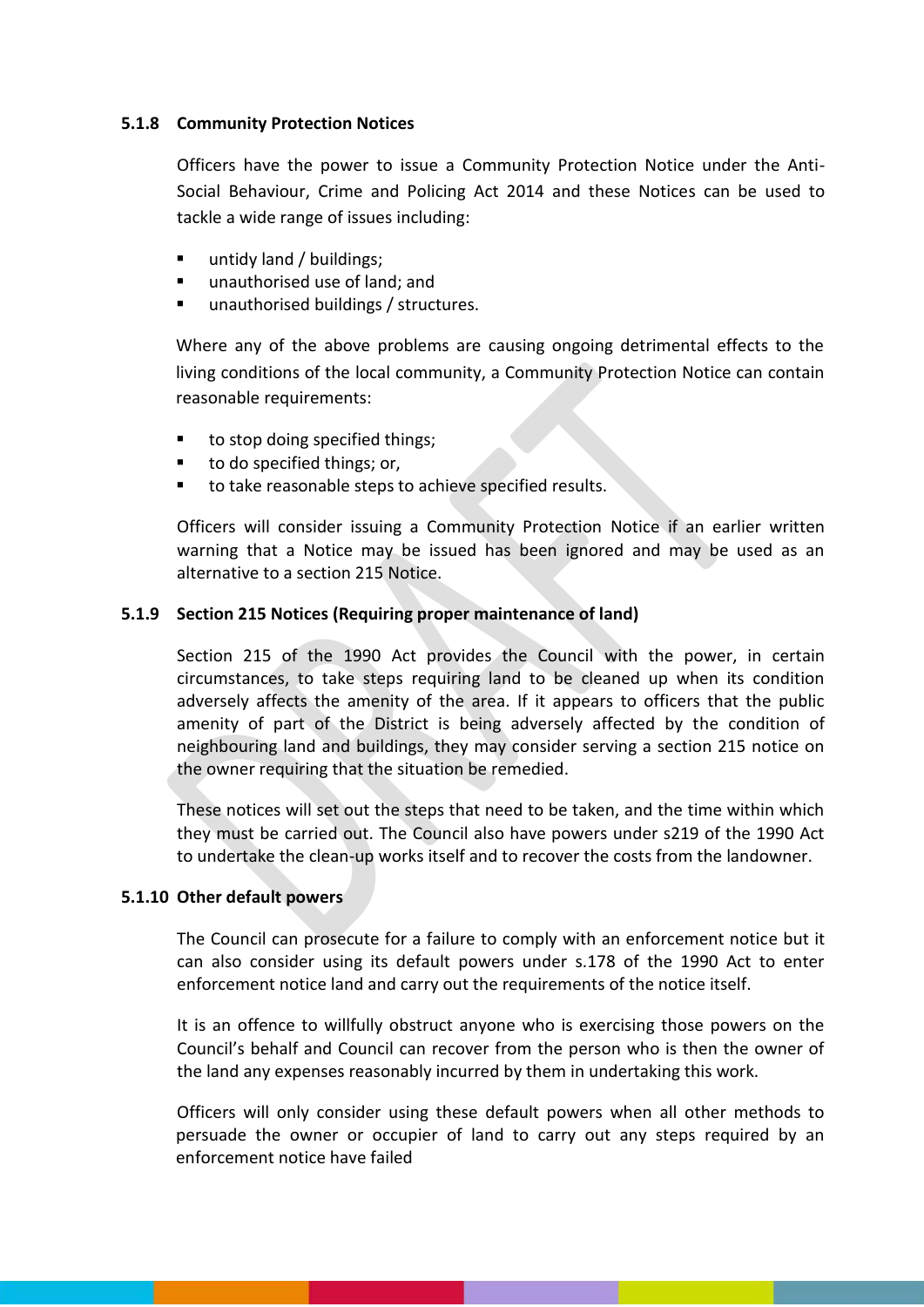## <span id="page-21-0"></span>**5.1.11 Advertisements and fly-posting**

Where signs, adverts or fly-posting are unauthorised and are damaging the character and appearance of the local area, officers will normally serve advance written notice to anyone who can be identified as the person responsible, that:

- in the Council's opinion the advert or sign is displayed illegally;
- the Council intends to remove it after the expiry of a period specified in the notice; and
- may include the issuing of fixed penalty notices or a prosecution. We may also recharge our costs for removing any posters from any party gaining benefit from the advert.

Officers can then remove the sign or adverts 2 clear days after the notice was served.

However, the Council need not give any notice to remove fly-posters where a placard or poster does not give the address of the person displaying it and officers do not know that address and are unable to ascertain the relevant address after making reasonable enquiries.

Our aim, in line with the Council's Community Plan is to keep the local highways clear of litter, street furniture clean and property free of graffiti, a view shared by the Council, residents and all who use our services. In addition, the businesses involved are gaining an unfair advantage over law abiding businesses by not paying for advertising space.

The planning department will not usually deal with complaints about any structures, advertisements, A-boards or any other operations, such as cars sales for example, that have taken place on land within the boundaries of a highway, which will normally include grass verges, footpaths and pavements and other highway infrastructure like barriers, lampposts and bridges, as well as the road itself.

Concerns regarding structures or advertisements on a County Road can be reported to Nottinghamshire County Council at [enquiries@nottscc.gov.uk,](mailto:enquiries@nottscc.gov.uk) or by telephoning 0300 500 8080. For issues taking place on the strategic road network such as the A1 or the A46, Highways England can be contacted at 0300 123 5000 or by emailing [info@highwaysengland.co.uk.](mailto:info@highwaysengland.co.uk)

## **Charitable/community events**

Although the organisers of some charitable or community events choose to advertise on the public highway, this is contrary to the Highways Act 1980. Adverts on the public highway, be they on lamp columns, traffic signs or signals, trees or pedestrian barriers, highway verges, can pose a danger to both pedestrians and motorists, and they also make an area look untidy and create an eyesore.

However, we will not generally take any action to remove charitable 'fly posting' or prosecute the organisers. A charitable event may be for religious, educational, cultural, political, social or recreational purposes. Any event must be for purely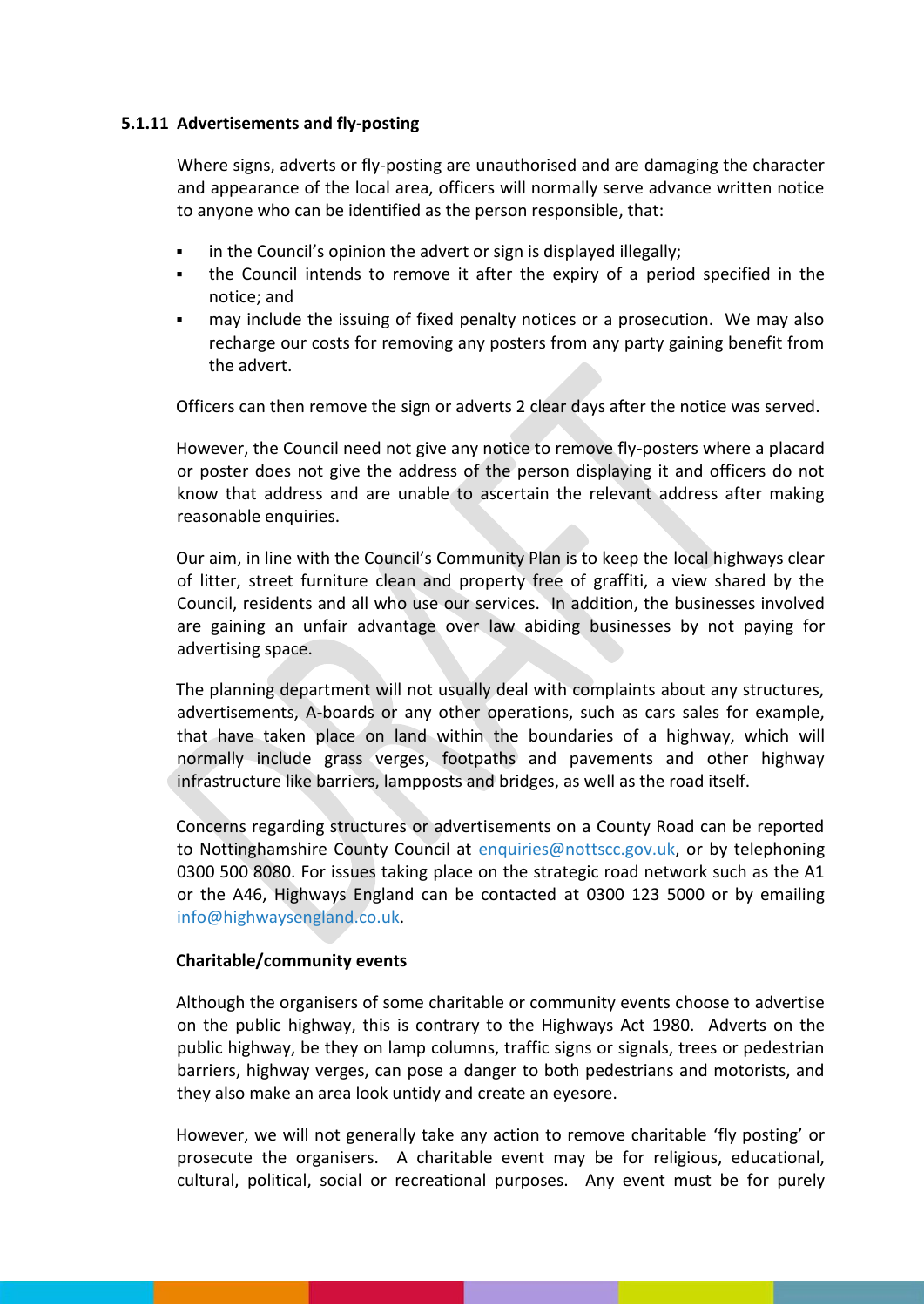charitable purposes and cannot be for any commercial purpose. We require that organisers observe the following conditions:

- Adverts should only be affixed to lamp columns, and not to traffic signs, traffic signals, trees or pedestrian barriers. They should not be on telegraph poles, bus stops or utilities boxes.
- Adverts should not be placed within 5m of a traffic junction.
- The method of affixing the advert must not damage the lamp column in any way.
- Adverts should not be affixed earlier than seven days before the event, and removed within 24 hours after then event.
- All fixings must be removed when the advert is removed.
- Thought should be given to the size, design and number of adverts. Large banners will not be acceptable. Typically no more than A4 in size and a minimal number sited local to the event.
- The adverts should state the name of the charity that is benefiting from the event. Also include charity registration number where available.
- Please note that we may remove and confiscate any adverts that do not observe these conditions, or pose a danger, are offensive, or too numerous.
- The event must be purely for charitable reasons and not have a commercial element or be solely commercial.

Advertising any local event should be undertaken in a variety of methods including social media and local publications and not rely on the public posting of such events.

## <span id="page-22-0"></span>**5.2 Appeal against an Enforcement Notice**

There is a right to appeal to the Planning Inspectorate (who act on behalf of the Secretary of State) against an Enforcement Notice. If an appeal is lodged, the Notice does not come into effect and the requirements to comply with the Notice are suspended until the outcome of the appeal is decided.

If the appeal is allowed, no further action can be taken. If the appeal is dismissed, the requirements of the Enforcement Notice come into effect from the date of the decision letter from the Planning Inspectorate. The Inspector has the ability to vary an Enforcement Notice provided that he or she is satisfied that it does not cause injustice to either party.

Failure to comply with an Enforcement Notice constitutes a criminal offence and the Council may instigate prosecution proceedings against the parties concerned in the Magistrates' Court. Accordingly, formal enforcement action is in many cases, not straightforward and can be a lengthy and time consuming process.

## <span id="page-22-1"></span>**5.3 Other forms of Enforcement Action**

The Council can also carry out other formal enforcement proceedings including: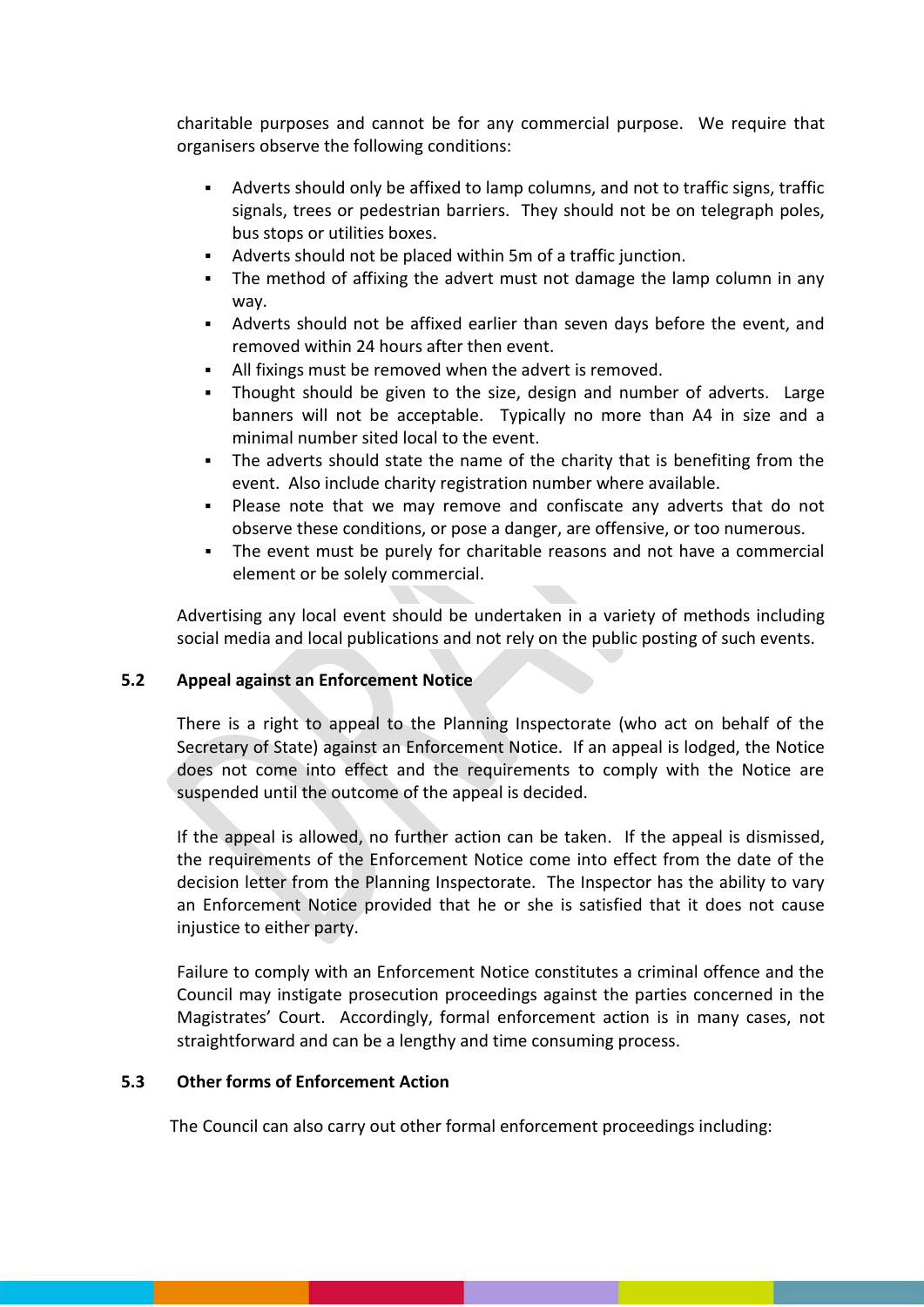- Service of a Breach of Condition Notice where development has taken place without compliance with a condition(s) of a planning permission;
- Service of a notice requiring the proper maintenance of land or building;
- Prosecution in connection with unauthorised advertisements;
- Prosecution for unauthorised works to a listed building;
- Prosecution for unauthorised works to a protected tree; and
- Completion of a Section 106 Planning Obligation.

#### <span id="page-23-0"></span>**5.4 Immunity from Enforcement Action**

When investigating breaches of planning control, officers must identify whether or not a breach is immune from enforcement action. Where a breach of planning control continues undetected and therefore without any intervention by way of formal enforcement action it will become lawful by the passage of time. In such circumstances the breach becomes immune from enforcement action, which means the Council is unable to remove or mitigate the development.

Immunity timescales are as follows:

- Four vears where the breach consists of the carrying out of building, mining, engineering or other operations without planning permission.
- **Four years for a change of use of any building to use as a single dwelling house.**
- **Ten years in any other case.**

However, deliberate concealment of a breach of planning control in order to gain immunity from enforcement action does not necessarily benefit from the statutory immunity timescales. New powers inserted into the Town and Country Planning Act 1990 (as amended) by the Localism Act 2011 allow the Council to apply to the Magistrates' Court for a Planning Enforcement Order, where a deliberate concealment of a breach of planning control becomes evident. Where such a breach of planning control is discovered, consideration will be given to the expediency and anticipated success of using such powers. The application can be made at any time within six months of the date on which there was sufficient evidence to justify the application.

## <span id="page-23-1"></span>**5.5 What types of complaints cannot be dealt with by planning enforcement?**

Before reporting a suspected breach of planning control, it is important to check that the matter is for the Council's Planning Department to deal with so we can avoid any unnecessary work or delay in taking the most appropriate action. The most common issues that are incorrectly reported to the Council's Planning Enforcement Team are listed below.

## <span id="page-23-2"></span>**5.5.1 Approved development or works**

In some cases, we receive reports of suspected breaches of planning control about development or works that have been granted planning permission. We publish details of most planning applications on the Council's website including details of approved plans, planning conditions and planning obligations.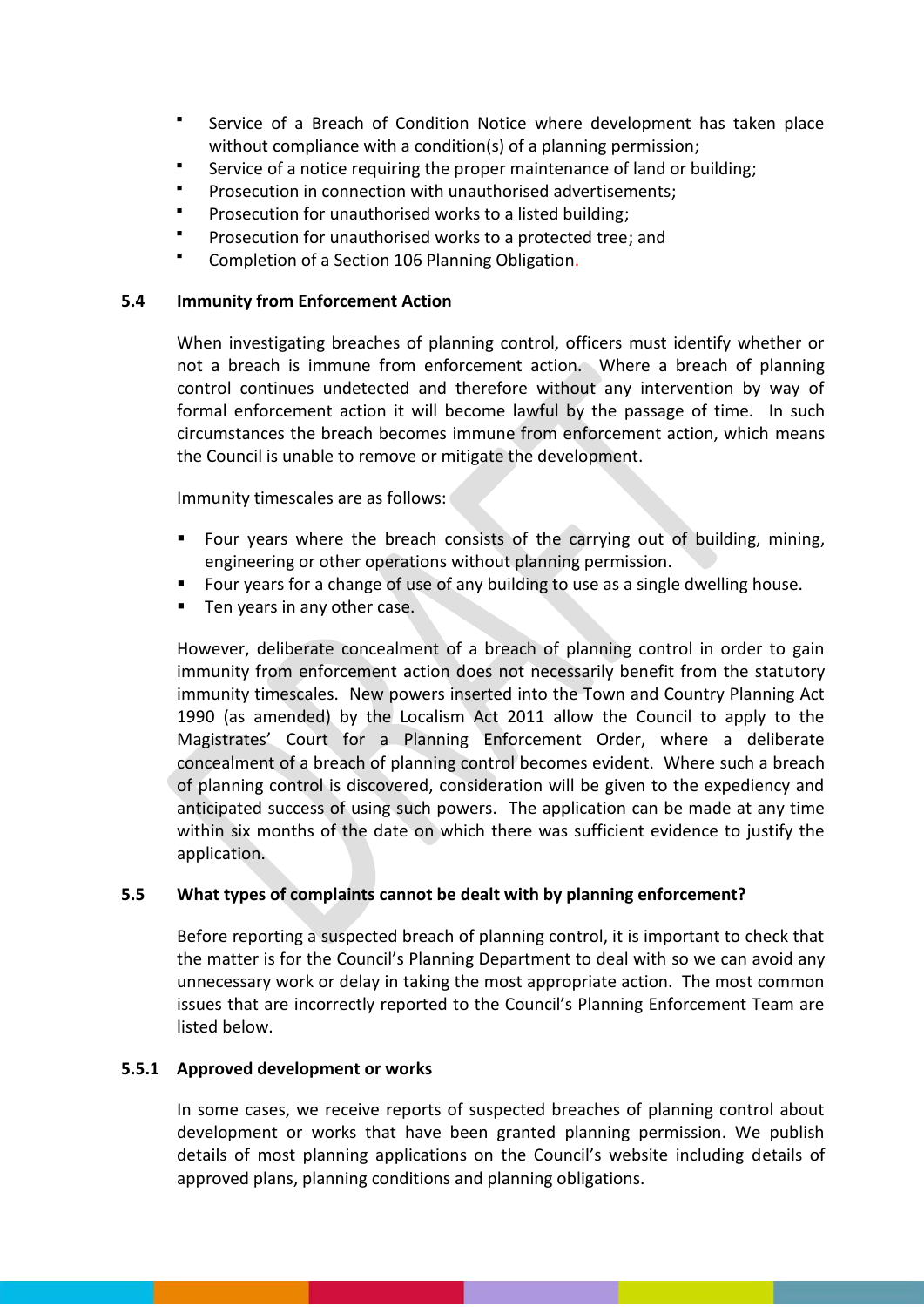If it is found that works or a development has already got consent and is being carried out in accordance with the permission, then we will not take planning enforcement action. However, a complaint can still be made to the Council's Complaints Department about the way we dealt with an application for planning permission but not about the decision itself.

#### <span id="page-24-0"></span>**5.5.2 Boundary disputes**

The planning department cannot deal with boundary disputes. These types of problems should normally be dealt with as a private matter by the individuals concerned, which may involve instructing a solicitor or other suitably qualified professional to deal with the matter. We may be able to provide extracts from plans or details of application site boundaries on request but these details will also normally be available on the Council's website.

#### <span id="page-24-1"></span>**5.5.3 Damage to private property**

Similar to the above, the planning department cannot deal with reports about damage to private property. These types of problems should normally be dealt with as a private matter by the individuals concerned, which may involve instructing a solicitor or other suitably qualified professional to deal with the matter or the matter may need to be reported to the police.

#### <span id="page-24-2"></span>**5.5.4 Dangerous Structures**

The Planning Department cannot deal with reports of dangerous structures, which should be reported to East Midlands Building Control Partnership who can be contacted on 0333 003 8132 or by email at info@eastmidlandsbc.com.

## <span id="page-24-3"></span>**5.5.5 Empty Properties**

The Planning Department cannot deal with empty properties, these issues should be reported to Council's Public Protection Business Unit by telephoning 01636 650000 or by emailing [Environmental.Health@nsdc.info.](mailto:Environmental.Health@nsdc.info)

## <span id="page-24-4"></span>**5.5.6 Fly-tipping**

The planning department cannot deal with reports of fly-tipping, which should be reported to the Council's Environmental Health Department by telephonin[g 01636](tel:01246242424) 650000 or by emailing Environmental.Health@nsdc.info.

#### <span id="page-24-5"></span>**5.5.7 Highways Land**

The planning department will generally not deal with complaints about any structures or any other operations that have taken place on land within the boundaries of a highway, which will normally include grass verges, footpaths and pavements and other highway infrastructure like barriers, lampposts and bridges, as well as the road itself.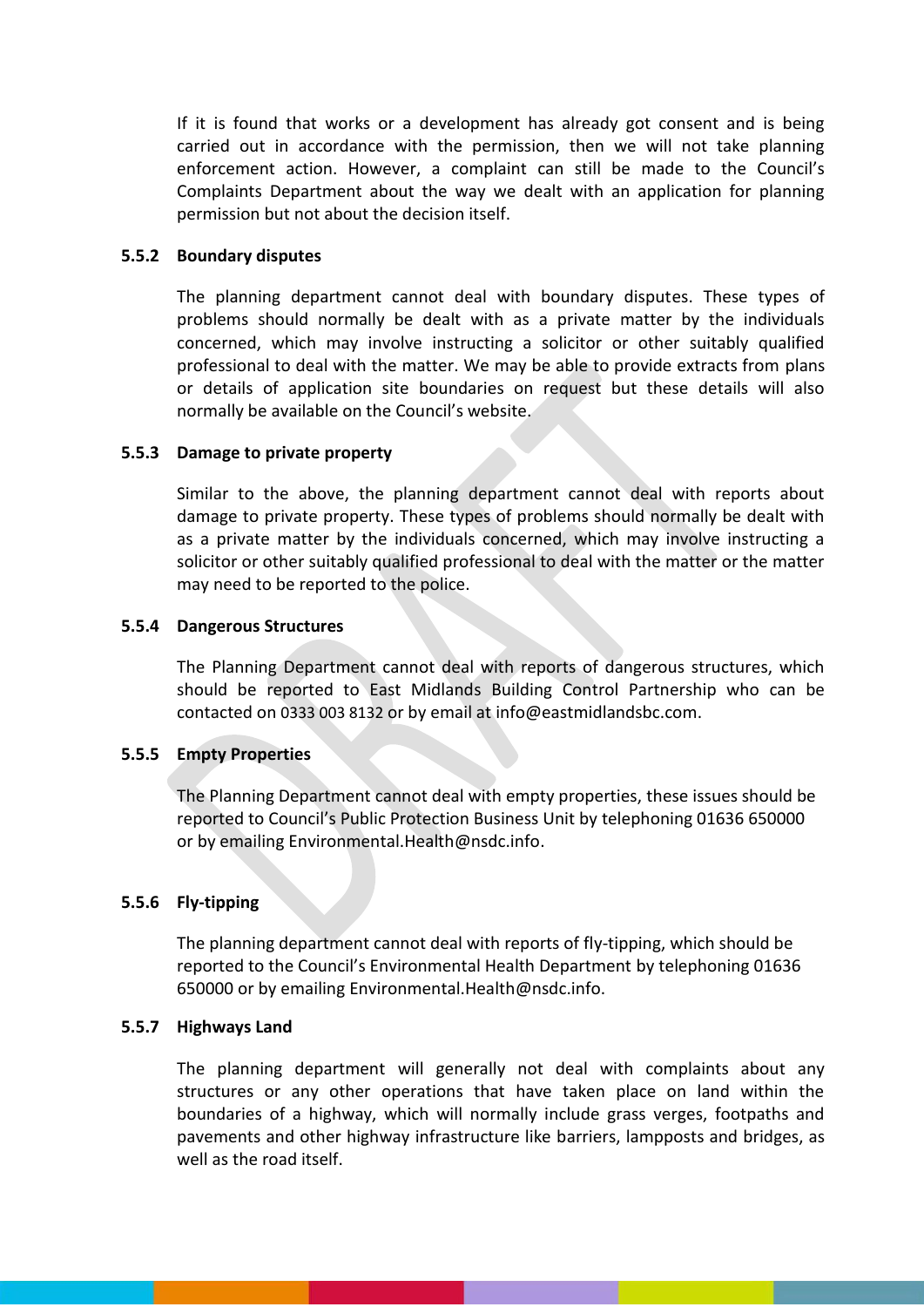Complaints about activities taking place on highways land that is connected to the local road network should be reported to the Highways Department at Nottinghamshire County Council (VIA East Midlands) by telephoning 0115 8042100. Complaints about activities taking place on highways land connected to the strategic road network should be reported to Highways England by telephoning 0300 123 5000.

#### <span id="page-25-0"></span>**5.5.8 Invasive non-native plants and harmful weeds**

Unless a breach of a planning condition has been identified, complaints about nonnative invasive species or harmful weeds cannot be dealt with by the Planning Department and should be reported to the Environment Agency and more information can be found on their website at [www.gov.uk/government/organisations/environment-agency](http://www.gov.uk/government/organisations/environment-agency)

## <span id="page-25-1"></span>**5.5.9 Light Pollution**

Unless a breach of a planning control has been identified, complaints about light pollution cannot be dealt with by the Planning Department and should be reported to the Council's Environmental Health Department by telephoning 01636 650000 or by emailing Environmental.Health@nsdc.info

#### <span id="page-25-2"></span>**5.5.10 Noise Nuisance**

Unless a breach of a planning control has been identified, complaints about noise nuisance cannot be dealt with by the Planning Department and should be reported to the Council's Environmental Health Department by telephoning 01636 650000 or by emailing [Environmental.Health@nsdc.info](mailto:Environmental.Health@nsdc.info)

## <span id="page-25-3"></span>**5.5.11 Odour Nuisance**

Unless a breach of a planning control has been identified, complaints about odour nuisance cannot be dealt with by the Planning Department and should be reported to the Council's Environmental Health Department by telephoning 01636 650000 or by emailing Environmental.Health@nsdc.info

## <span id="page-25-4"></span>**5.5.12 Parking Restrictions & On-Street Parking**

The Council's Civil Enforcement Officers (CEO) or Nottinghamshire County Council Civil Parking Enforcement (CPE) are responsible for the enforcement of parking restrictions in Nottinghamshire. CEOs have replaced traditional traffic wardens and enforce a range of restrictions. Further information can be found on the Council's website via <https://www.newark-sherwooddc.gov.uk/parkingfines/> or Nottingham County Council's website via the following link [https://www.derbyshire.gov.uk/transport\\_roads/roads\\_traffic/parking/parking\\_enfo](https://www.derbyshire.gov.uk/transport_roads/roads_traffic/parking/parking_enforcement/default.asp) [rcement/default.asp](https://www.derbyshire.gov.uk/transport_roads/roads_traffic/parking/parking_enforcement/default.asp) or can be reported to Newark & Sherwood District Council on 01636 650000 or Nottinghamshire County Council on 00345 5201357. For police related offences, please call 101 or 999 in an emergency.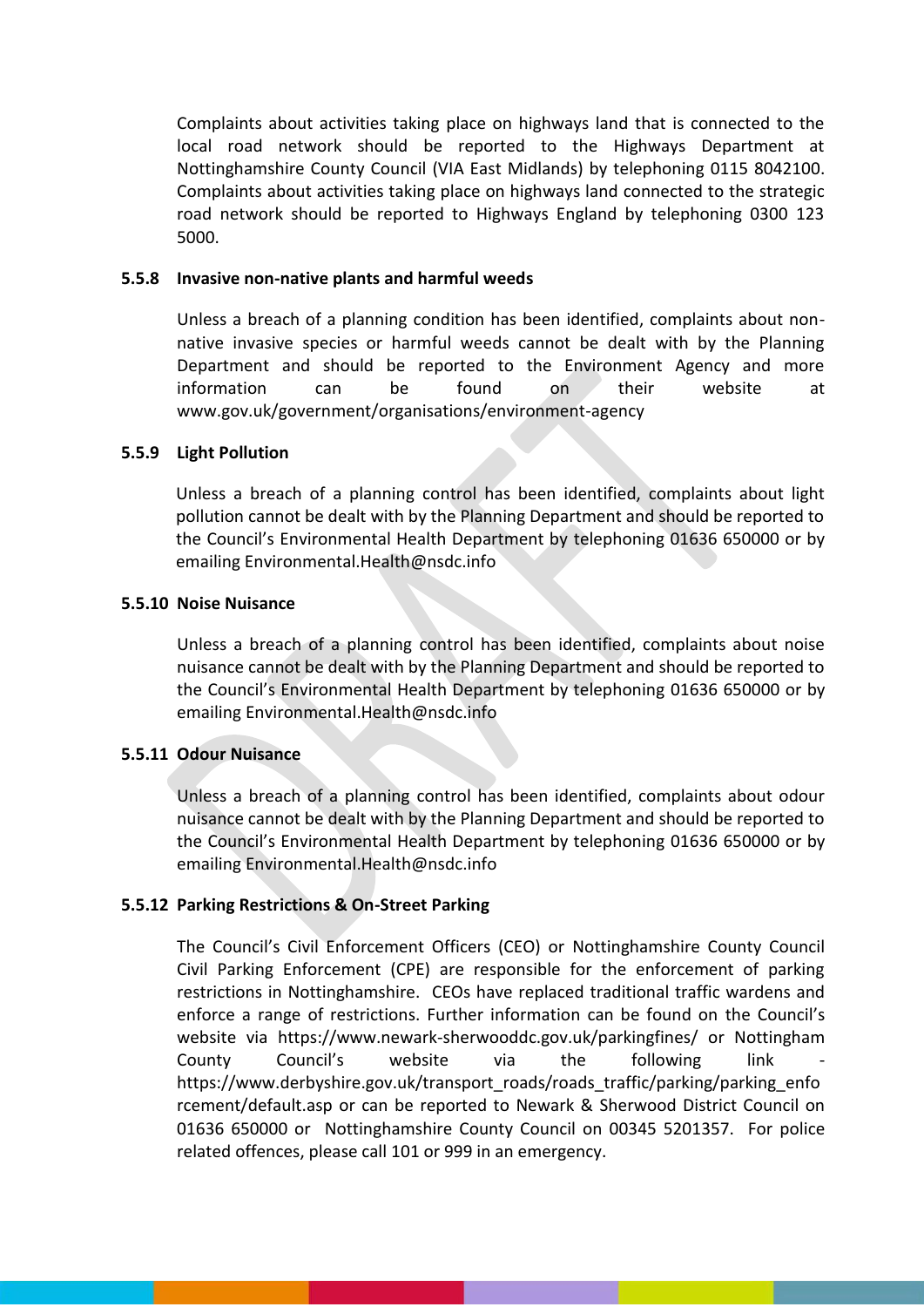#### <span id="page-26-0"></span>**5.5.13 Quarry Sites and Active Mineral Extraction**

All issues relating to quarrying or mineral extraction should be discussed with Nottinghamshire County Council who can be contacted by telephone at 0300 500 8080 or by emailing enquiries@nottscc.gov.uk

#### <span id="page-26-1"></span>**5.5.14 Trespass**

Reports about private individuals trespassing cannot be dealt with by the planning department and these types of problems should normally be dealt with as a private matter by the individuals concerned, which may involve instructing a solicitor or other suitably qualified professional to deal with the matter or reporting the matter to the police.

## <span id="page-26-2"></span>**5.5.15 Vermin**

The planning department cannot deal with reports of vermin or other types of infestation, which should be reported to the Council's Environmental Health Department by telephoning the Council's Environmental Health Department by telephoning 01636 650000 or by emailing Environmental.Health@nsdc.info

#### <span id="page-26-3"></span>**5.5.16 Waste sites**

Any complaints about the operation of a waste transfer site including public amenity waste disposal sites and scrapyards should be directed to Nottinghamshire County Council who can be contacted by telephone at 0300 500 8080 or by emailing enquiries@nottscc.gov.uk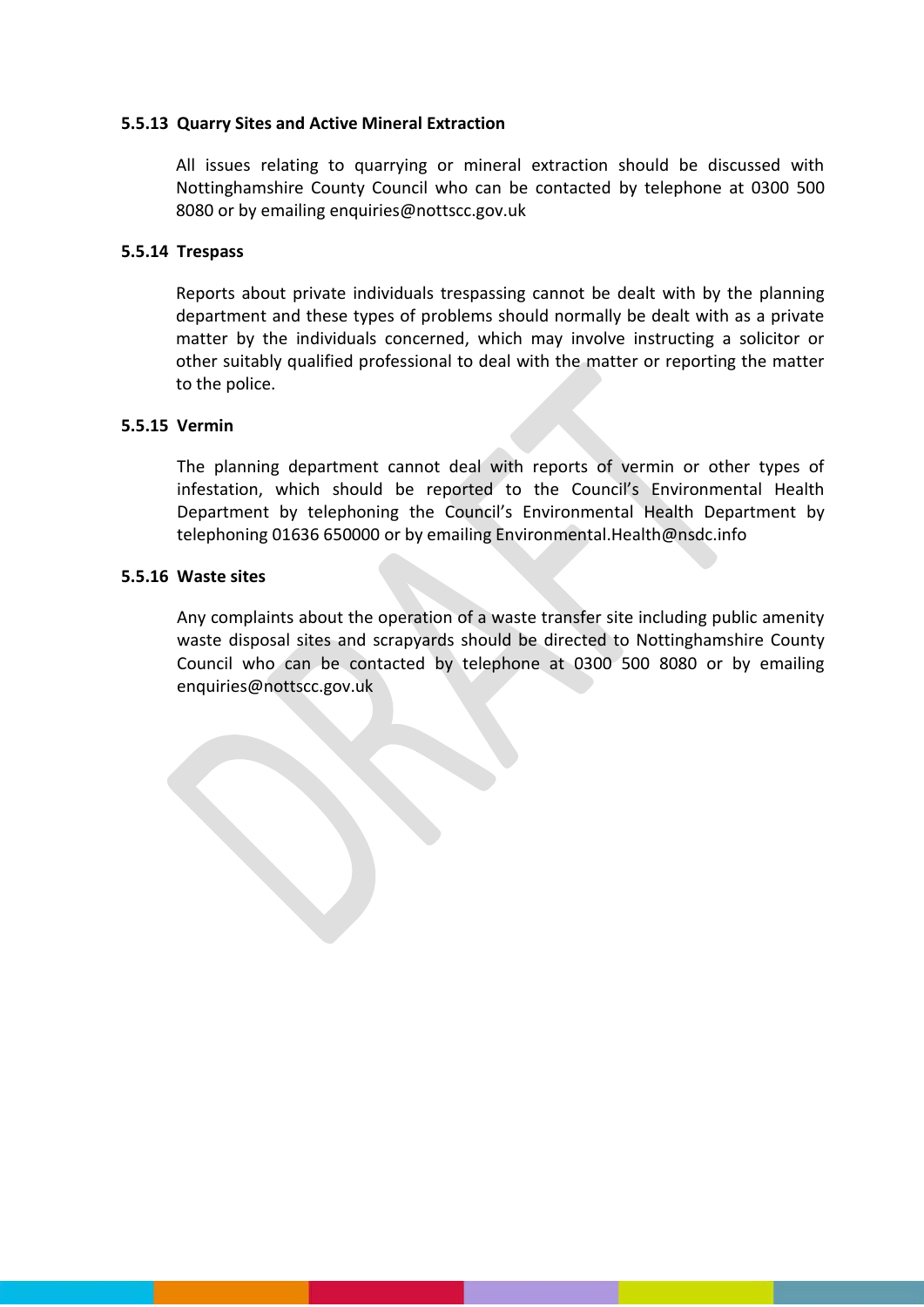#### <span id="page-27-0"></span>**PART SIX - REPORTING A BREACH OF PLANNING CONTROL**

#### <span id="page-27-1"></span>**6.1 Reporting**

The majority of investigations into breaches of planning control result from complaints from members of the public and local councillors. The assistance of the public is therefore important to the success of an effective enforcement function.

Complaints can be made in person via our Customer Service Centre, in writing or by [email](mailto:customerservices@nsdc.info) at [planning.enforcement@neward-sherwooddc.gov.uk](mailto:planning.enforcement@neward-sherwooddc.gov.uk)

Any information provided by members of the public is treated in confidence unless it is necessary to disclose this information at an appeal or in court when it may be made public. In such cases, the individual's consent will be sought prior to this information being made public. Such occasions are rare and involvement is on a voluntary basis.

Given that the complainant's details are entirely confidential, we do not usually investigate anonymous complaints. If complainants feel uncomfortable in providing their contact details they are advised to contact a ward councillor or Parish/ Town Council to make the complaint on their behalf. In this scenario an officer will be able to advise on the best course of action and provide an update of the outcome of the enforcement investigation.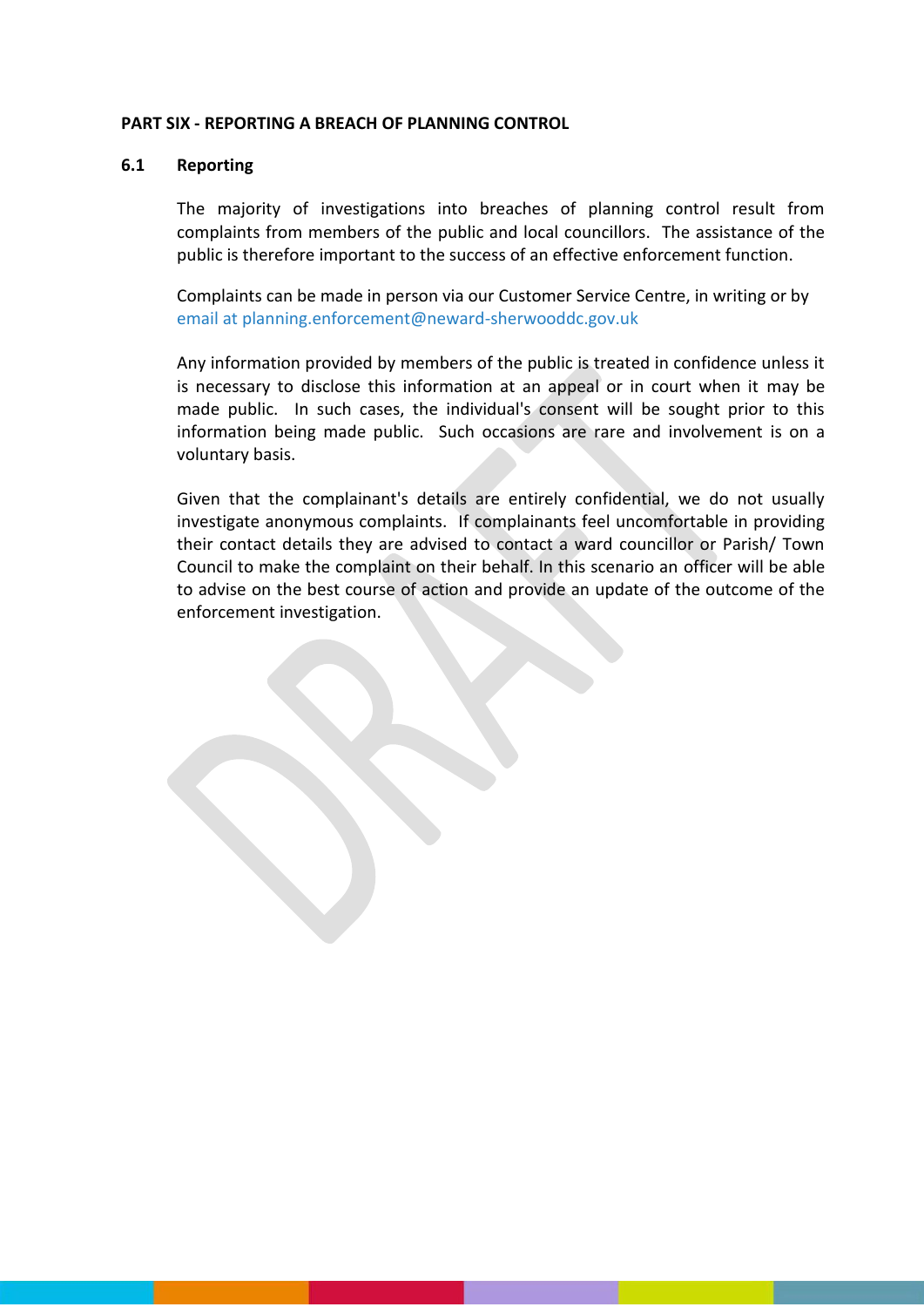#### <span id="page-28-0"></span>**PART SEVEN - MANAGEMENT SYSTEMS**

#### <span id="page-28-1"></span>**7.1 Equalities and Human Rights**

Equality issues have been considered when drawing up this policy. The application of this Enforcement Policy will be objective and equality will be achieved by ensuring decisions are not influenced by a person's age, disability, race, religion or belief, sex, sexual orientation, gender re-assignment, marriage and civil partnership, pregnancy or maternity status. Officers will comply with the Human Rights Act and only depart from those requirements in exceptional circumstances. Officers will ensure that all enforcement action is justified, auditable, proportionate, authorised, and necessary having regard to the circumstances of the individual case.

# <span id="page-28-2"></span>**7.2 How will human rights be taken into account in planning enforcement?**

The provisions of the [European Convention on Human Rights such as Article 1 of the](http://www.echr.coe.int/Documents/Convention_ENG.pdf)  [First Protocol, Article 8 and Article 14](http://www.echr.coe.int/Documents/Convention_ENG.pdf) are relevant when considering enforcement action. There is a clear public interest in enforcing planning law and planning regulation in a proportionate way. In deciding whether enforcement action should be taken, officers, where relevant, will have regard to the potential impact on the health, housing needs and welfare of those affected by the proposed action, and those who are affected by a breach of planning control.

When considering commencing formal enforcement action, officers must be satisfied that there has been a breach of planning control and that the activity which amounts to the breach must be stopped within the time limits set for compliance or by action to be taken through the courts in the wider public interest. In compliance with Article 6 of the Human Rights Act 1998, a recipient of a formal enforcement notice will also have the right of appeal or the right to a fair trial in the event of non-compliance with a formal enforcement notice or on receipt of a summons.

## <span id="page-28-3"></span>**7.3 Data Protection**

The Council needs to hold and process personal information so that it may properly perform its statutory functions. The Data Protection Act 2018 requires that the Council looks after personal information it holds, keep only what is needed and dispose of it in accordance with the Council's Data Retention Schedule. The Council may share personal information held where legislation allows and will have information sharing protocols in place where required. Prior to sharing information, the Council will consider the proposed use of the information, the secure transfer of information and measures that are in place to keep the information secure once it has left the Council's control. For further details please see the Council's Data Privacy Policy [https://www.newark-sherwooddc.gov.uk/yourcouncil/privacy/.](https://www.newark-sherwooddc.gov.uk/yourcouncil/privacy/)

Information received, including personal data, will be treated in confidence where this is possible and where an overriding public interest does not require its processing. However, should an investigation proceed to legal proceedings then the Council may be required to reveal information such an individual's identity.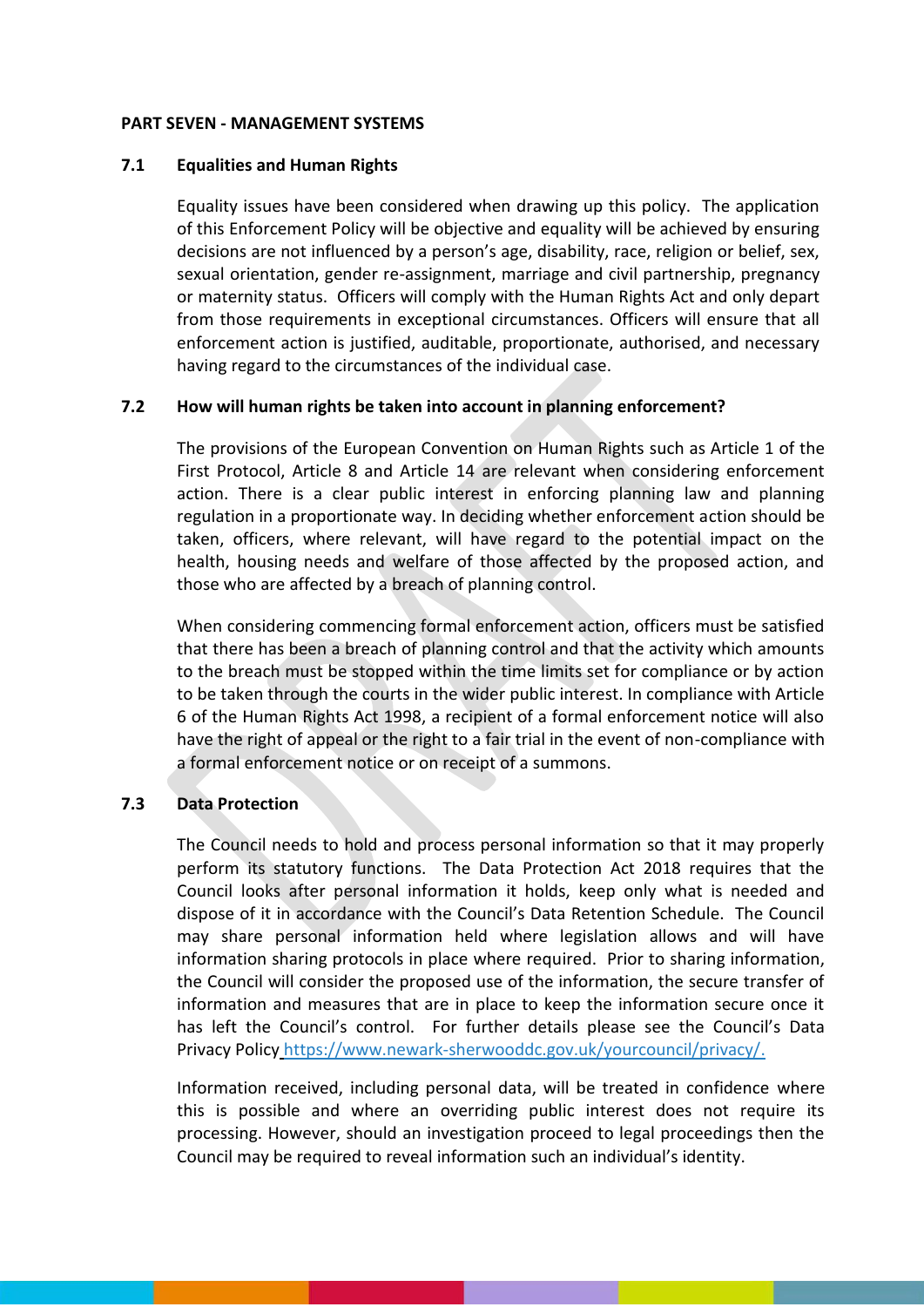## <span id="page-29-0"></span>**7.4 Officer Conduct**

In addition to the principles set out in this Policy, officers will always present themselves professionally and courteously. Officers will introduce themselves and in what capacity they are acting. However there may be occasions when officers legitimately delay identifying themselves until a later stage of an investigation, particularly where they are engaged in authorised covert operations. Officers will carry and show their identify card or authorisation as appropriate.

# <span id="page-29-1"></span>**7.5 The Regulators Compliance Code**

The Council has been required by the Legislative and Regulatory Reform Act 2006 ("the Act") to have regard to the Regulators Code when developing this policy and the operational procedures sitting beneath it, taking into consideration the six core objectives. In so far as it relates to the enforcement sanctions, this enforcement policy is complaint with the Code in that it aims to promote efficient and effective approaches to regulatory inspection and enforcement.

# <span id="page-29-2"></span>**7.6 Contact Details**

You may contact a member of the Enforcement Team in several ways:

- **Email:** [planning.enforcement@neward-sherwooddc.gov.uk](mailto:planning.enforcement@neward-sherwooddc.gov.uk)
- **Phone:** 01636 650000; 01636 655801; 01636 655391
- **In person:** Our Customer Services Centre is open between 09:00am until 17:00pm Monday to Friday
- **By Submitting the online form**  [http://www.newark.sherwood.gov.uk/planningenforcement/reportbreachofp](http://www.newark.sherwood.gov.uk/planningenforcement/reportbreachofplanning/) [lanning/](http://www.newark.sherwood.gov.uk/planningenforcement/reportbreachofplanning/)
- **In writing:** Planning Enforcement Team, Newark and Sherwood District Council, Castle House, Great North Road, Newark, NG24 1BY

# <span id="page-29-3"></span>**7.7 Implementation and Monitoring**

# <span id="page-29-4"></span>**7.7.1 Who will be responsible for implementing the Planning Enforcement Plan?**

The Director – Growth and Regeneration, the Business Manager – Planning Development and the Senior Enforcement Officer will be responsible for implementing the plan and ensuring the guidelines in this document are followed by officers.

The Director – Growth and Regeneration, the Business Manager – Planning Development and the Senior Enforcement Officer will assist, where appropriate, with deciding what action should be taken when an investigation into a suspected breach of planning control has been completed.